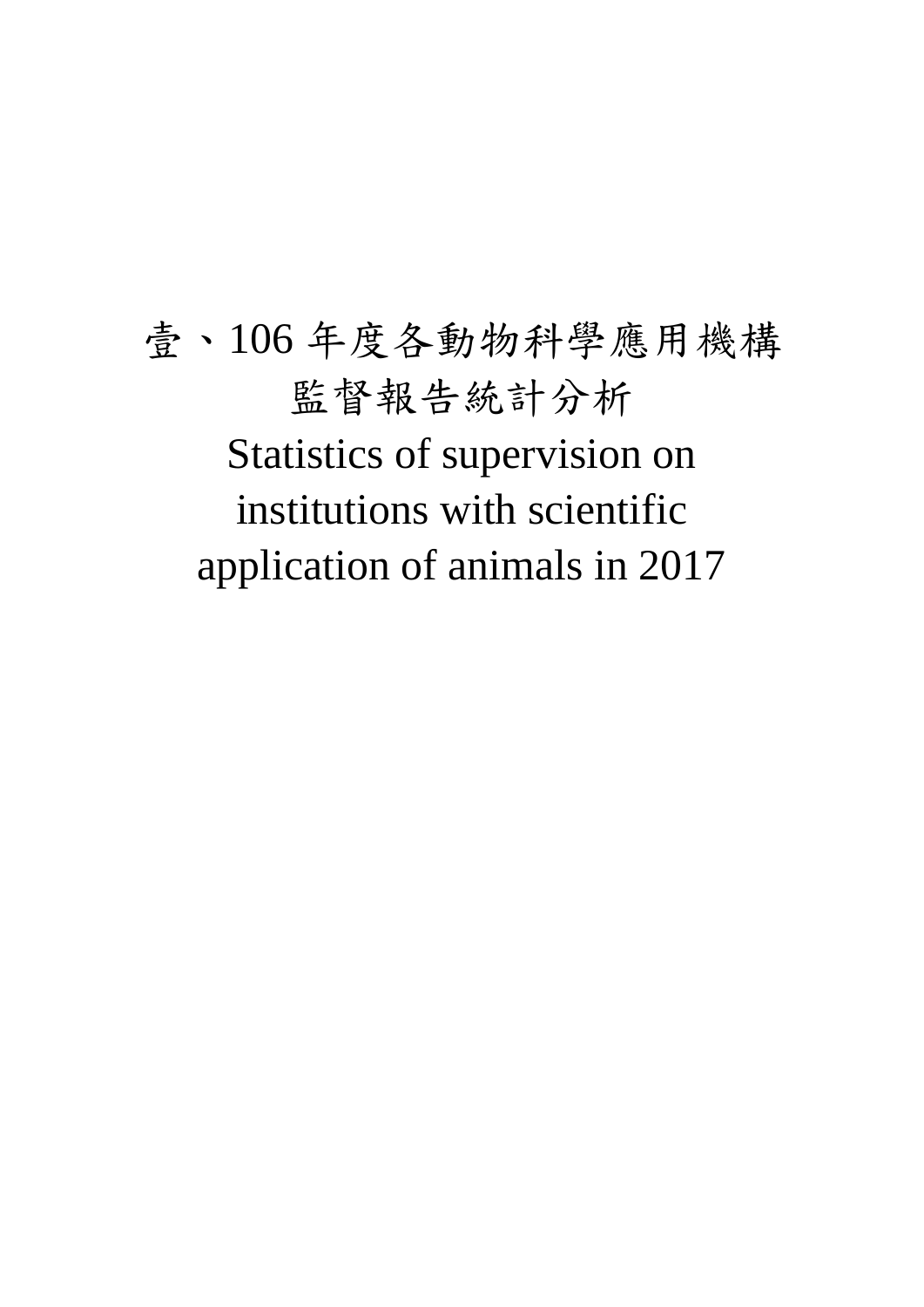#### 一、編輯與統計簡述

行政院農業委員會(以下簡稱農委會)為落實國內實驗動物的人道管理及動 物福祉,每年依據國內動物科學應用機構使用實驗動物(係指科學應用目的而飼 養或管領的脊椎動物)的概況,以及動物科學應用機構實地監督查核結果,編製 成實驗動物人道管理年報,供後續監督管理及各機構參考。年報內所引用資料 為國內執行動物科學應用並依法設置實驗動物照護及使用委員會或小組(以下簡 稱照護委員會或小組)的機構,於每年度結束後(隔年 3 月底前)函報農委會備查 的監督報告內容,並記錄動物科學應用機構實地查核結果。

本年報內容主要包含兩大部分:第一部分為 106 年度國內各機構執行實驗 動物科學應用狀態分析,以及 96~106年度實驗動物使用情形統計分析,所採用 的資料為各機構照護小組依照動物保護法(以下簡稱動保法)規定所函報之年度 監督報告內容。第二部分則為 106 年度實驗動物科學應用機構監督查核結果, 該部分資料乃委請外部查核小組總召集人洪昭竹博士綜合各受查機構的監督查 核結果與建議進行總評,而為確保各受查機構內部業務的隱私權,僅附上查核 結果一覽表。

本年度全國進行動物科學應用機構的數量較前一年度略減,但動物設施房 舍規模變動不大。依據協會彙整各機構報送農委會的監督報告資料顯示,至 106 年度止,依動保法規定設置照護小組的機構計有 204 家,106 年間撤銷了13 家 機構,包含了「學校」3家、「動物用藥品廠」1家、「生物製劑工廠」2家、「醫 院」1家、「試驗研究機構」4家及「其他」2家;而增加了6家,「生物製劑製 藥廠 | 1 家、「試驗研究機構 | 3 家及「其他 | 2 家, 總體而言, 較 105 年度之 211 家少了 7 家。若以機構類別區分(圖 1),其中「專科以上學校」的數量占全 國機構總數三分之一以上(33%),其次為「試驗研究機構」佔 31%,其他依序為 「醫院」(13%)、「動物用藥品廠」(9%)、「生物製劑製藥廠」(5%)、「藥物工廠」 (5%)及「其他」(4%)。

若以動物設施規模大小進行分類分析(表 2、圖 2),國內各機構所擁有的「陸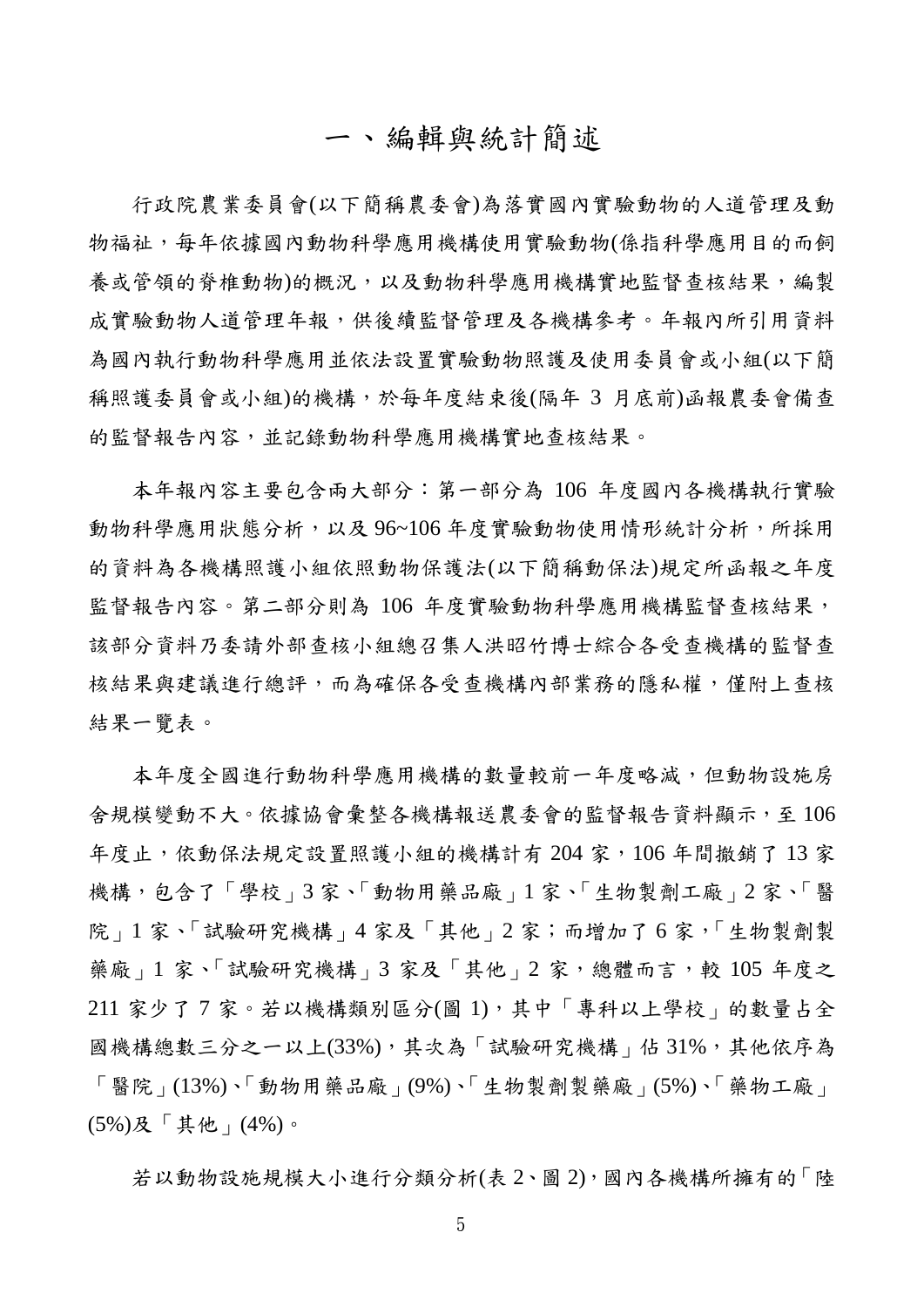棲類封閉型」設施,無論在總面積及房舍總數都遠超過「陸棲類開放型」及「水 棲類」。「陸棲類封閉型」中又以「試驗研究機構」及「專科以上學校」2 類機構 所佔有的面積最大(表 3)。動物房舍規模若以機構類別進行分類,「試驗研究機構」 所佔的面積 153,433 m<sup>2</sup>為最大,其次依序是「專科以上學校 159,039m<sup>2、「醫</sup>院」 14,921 m<sup>2</sup>、「其他」11,647 m<sup>2,「</sup>生物製劑製藥廠」2,507m<sup>2,</sup>其餘 2 類別機構的 面積總計皆不足 2,000 m<sup>2</sup> (表 3)。以實際大小來看,國內約有42%的機構所擁有 的實驗動物設施規模在 $100 \text{ m}^2$ 以下或不具動物設施,其中 $100 \text{ m}^2$ 以下者為 $34 \text{ %}$ ; 其餘分別為 100~500 m<sup>2</sup> (27%)、501~1,000 m<sup>2</sup> (9%)、1,001~3,000 m<sup>2</sup> (12%)、 3,001~5,000 m<sup>2</sup> (5%)、5,001~10,000 m<sup>2</sup> (3%)與大於 10,001m<sup>2</sup>(含)的機構 3%,另 有 7%之機構並無設置動物房舍 (表 4、圖 4),未設置動物房舍之機構主要以使 用其他機構之動物房舍飼養動物為主,更有是委託其他機構進行試驗計畫。

106 年度各機構「實驗動物照護及使用委員會或小組」共完成 8,976 件動物 實驗案件審查,較前一年度 8,907 件申請案件數增加不到 1%。而依計畫書之類 別分類則包括醫學研究類 6,211 件(69%)(較前ㄧ年度增加 425 件)、藥物及疫苗類 1,631 件(17%))(較前ㄧ年度減少 152 件)、健康食品類 442 件(5%))(較前ㄧ年度減 少 162 件)、農業研究類 387 件(4%))(較前ㄧ年度增加 22 件)、教學訓練 230 件 (2%))(較前ㄧ年度增加 35 件)及其他 299 件(3%))(較前ㄧ年度增加 35 件) (表 5、 圖 5),顯示國內使用實驗動物的目的主要應用於醫學研究,以及藥物及疫苗生 產。另,依據「實驗動物照護及使用委員會或小組設置及管理辦法」規定,照 護委員會或小組成員應包括獸醫師或經中央主管機關指定之動物實驗管理訓練 合格之專業人員,且應每三年至少接受一次訓練,以期待實驗動物在試驗過程 中受到良好的照顧及管理,依據 106 年各機構「照護委員會或小組」成員具有 符合受訓資格或聘請獸醫師擔任委員之情形進行分析,204 家機構照護委員會或 小組成員具有獸醫師資格或受訓合格之專業人員者達 81% (表 6、圖 6),較前一 年度(96%)下降 15%。雖然國內未規定一定要配置獸醫師擔任委員,但目前國際 趨勢已重視獸醫師參與實驗動物照護使用與管理,而國內目前聘有獸醫師擔任 委員情形,發現 204 家機構中聘有獸醫師者為 122 家(60%),約佔 6 成以上,亦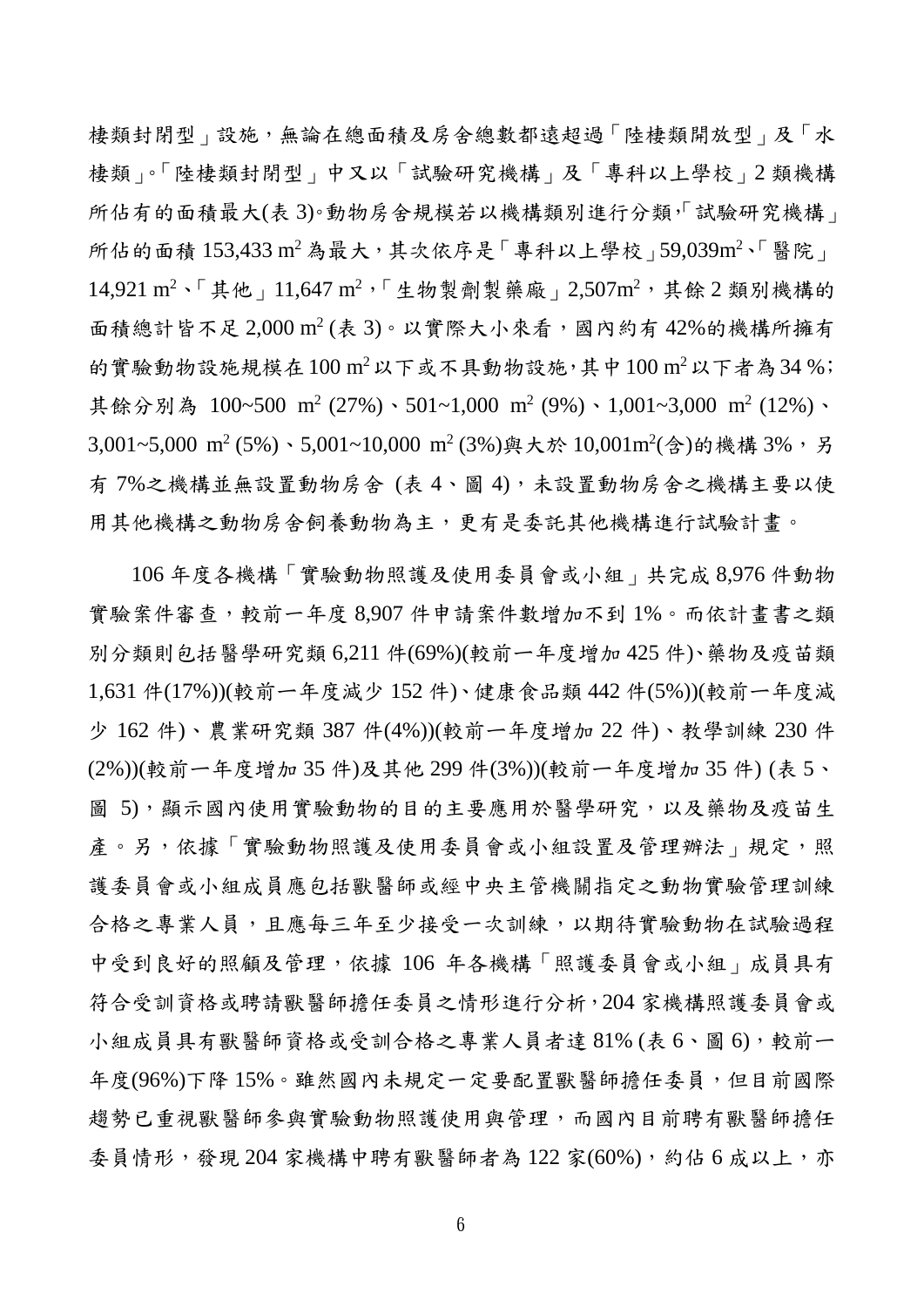較前ㄧ年度的 61%下降了 1% (表 6、圖 6)。另主管機關農委會於 107 年 4 月 24 日發布「實驗動物照護及使用委員會或小組設置及管理辦法」修正條文,將聘 任獸醫師擔任照護委員會或小組成員為必要條件,以落實實驗動物人道管理。

而就實驗動物的使用量而言,106 年度為 3,784,318 隻,較前一年度(3,226,978 隻),成長 17%,106 年度使用動物量較大的機構類別為「生物製劑製藥廠」的 2,017,931 隻,佔了 53%,其次為「專科以上學校」的 1,149,847,佔了 30%及「試 驗研究機構」的 498,856,佔了 13% (表 7、圖 7)。

106 年度使用量最大的動物別為胚胎,包括雞胚、鴨胚、鳥胚及魚胚,共使 用了 2,110,494 隻,較前一年度略為減少(減少了 45,372 隻)。其中雞胚、鴨胚及 鳥胚的數量為 1,998,346 隻,應用於疫苗生產計畫之數量為 1,990,260 隻,幾乎 佔了全部的使用量。

 $106$  年度實驗動物中,使用胚胎以外的動物量為  $1.672.824$  售, 本年度囓齒 類動物之使用量(724,278 售)較前一年度(699,733)增加 3.5%, 囓齒類包含小鼠 608,534 隻(84%)、大鼠 101,001 隻(14%)及其他鼠類 14,743 隻(2%)(表 8、圖 8)。

魚類的使用量為 742,570 隻,較前一年度之 243,605 隻增加超過 2 倍的使用 量,而魚類的使用依魚種分析,往年數量佔最多的斑馬魚,由前一年度的 90,741 售減為 53,164 售,減少了 41%,而用於水質生物急毒性檢驗之鯉魚、羅漢魚及 青鱂魚之使用量亦大幅度降低。至於其他魚種由前一年度的 47,154 隻增為 628,696 隻,大幅增加之原因主要為「放流及效益評估」研究使用了 600,000 隻 之魚類,但此項研究並未造成動物死亡。

另,針對犬、貓、猿猴動物使用情形,106年度犬使用數量為1,146隻,但 其中有 713 為動物醫院或診所之門診進行研究,26 隻因原發性腫瘤於研究過程 中死亡,整體並未對動物進行侵入性手術,且研究後由飼主攜回;941 隻貓則全 數由門診病例中進行研究,其中 3 隻因原發性腫瘤於研究過程中死亡,其餘動 物由飼主攜回;有關猿猴部分,106 年度共使用 44 隻,使用數量較前一年度增 加 4 隻。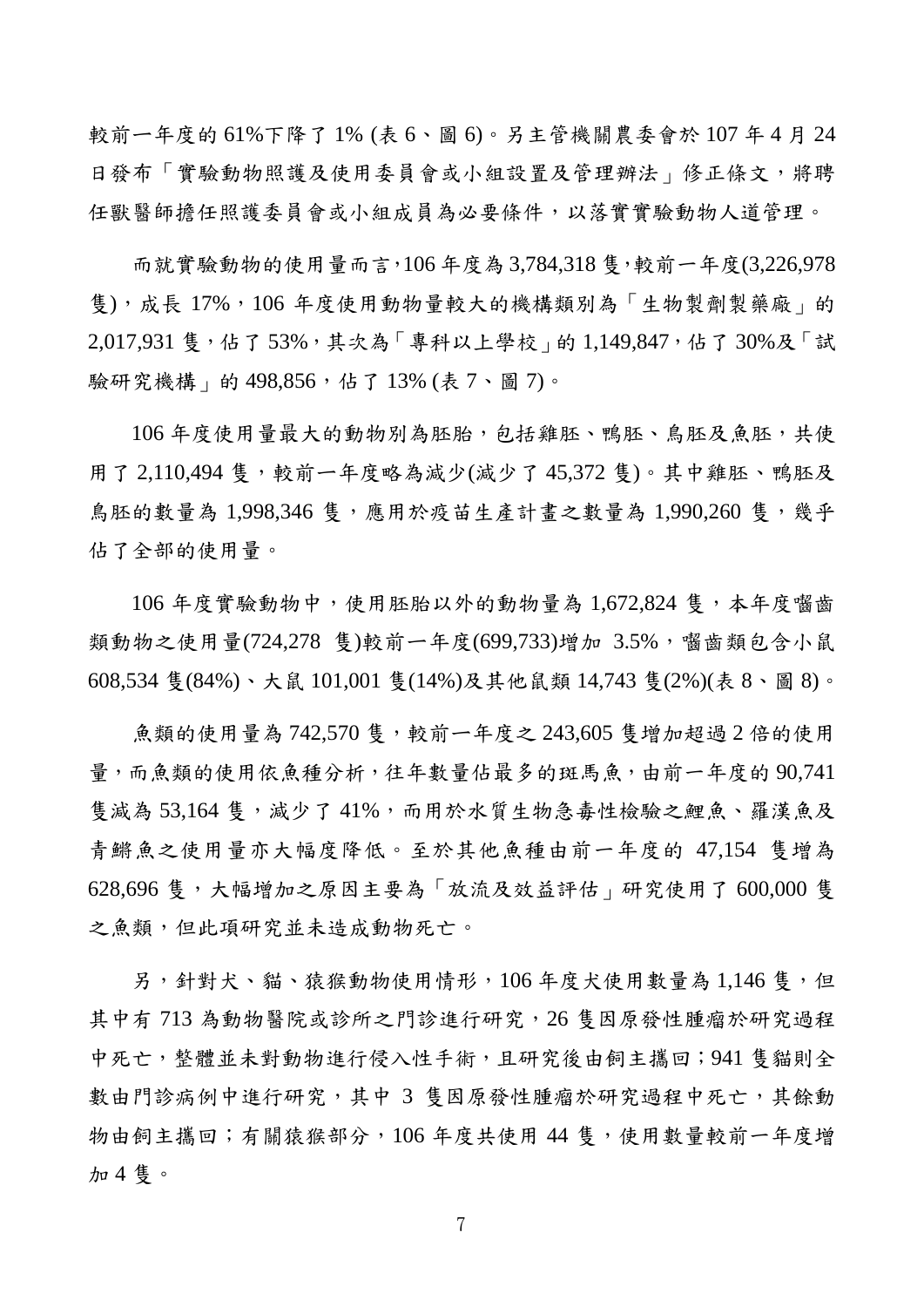依照我國動保法的規定,機構所使用的實驗動物於科學應用後,應立即檢 視實驗動物的狀況,如其已失去部分肢體器官或仍持續承受痛苦,而足以影響 其生存品質者,應立即以產生最少痛苦的方式將動物施以人道的安樂死處置。 從 106 年度統計的報表資料顯示,各機構所採用的實驗動物安樂死方式變異不 大,以囓齒類動物而言,其中以化學性方式進行安樂死者佔 81% (466,695 隻)(表 10), 又以 CO<sub>2</sub> 吸入性佔 92%(表 11); 而以物理性方式進行者佔 81,552 隻(14%), 物理性方式包括麻醉後頸椎脫臼、麻醉後放血、麻醉後斷頭及頸椎脫臼等(表 14)。 而魚類較常使用的安樂死方式化學性為麻醉劑浸浴性73,197隻(74%) (表13及表 10),而魚類中有 1,851 隻是以物理性冰凍法進行安樂死(表 14),不符合目前國 際趨勢,仍有改善空間。106 年度使用於實驗動物的各式安樂死方法的統計數字 資料,協會已依類別分項統計,並列於附表 10~14,俾供未來研發更先進與更符 合人道及動物福祉的安樂死方式之參考。

另,表 15~21 及圖 9~15 彙整自 96 年至 106 年間各動物科學應用機構所提 報的監督報告之實驗動物使用量及死亡數,包括所有實驗動物、醫齒類動物、 兔子、犬、貓、猿猴及魚類等類別,可以從簡易的圖表中看出動物使用量之趨 勢。

實驗動物品種及使用數量,取決於多重因素,包括國際趨勢、研究經費來 源、市場動物供需情形、相關法規規範的要求等因素,農委會為了解及管理國 內實驗動物的科學應用及人道管理情形,將持續針對動物科學應用機構所提報 的監督報告內容進行趨勢分析,以了解國內實驗動物的應用是否以符合實驗動 物 3R 精神、並增進動物福祉的推廣成效。

總編輯 沈永銘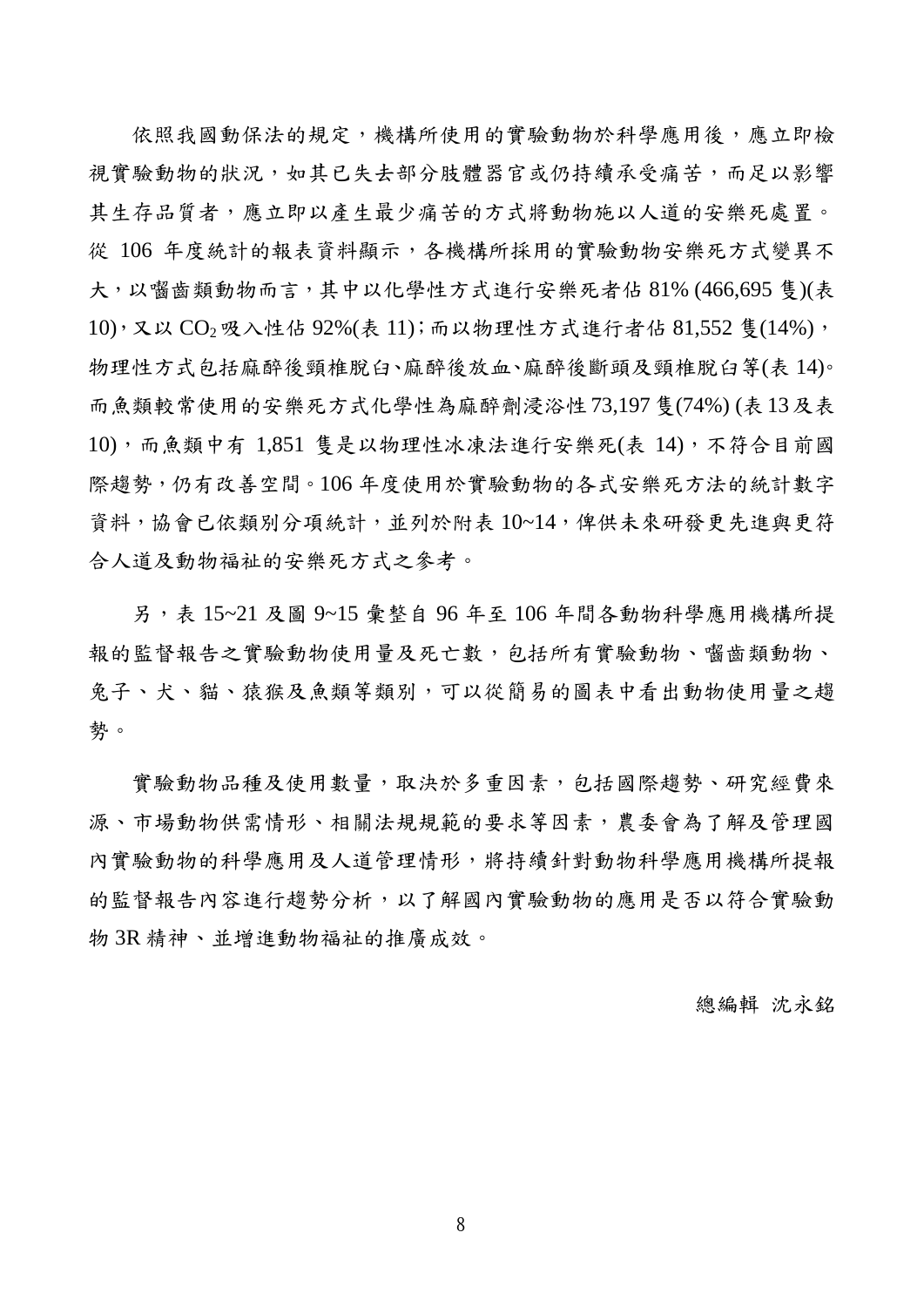# 二、統計圖表**(Tables and Figures)**

#### 表**1**、動物科學應用機構類別及數量

#### Table 1. Types and numbers of the scientific institutions

| 機構類別/Types of institution              | 機構數量(家)/Numbers | 百分比(%) Percentage |
|----------------------------------------|-----------------|-------------------|
| 專科以上學校<br>Universities/Colleges        | 67              | 33                |
| 動物用藥品廠<br>Animal drug companies        | 17              | 9                 |
| 藥物工廠<br>Pharmaceutical companies       | 11              | 5                 |
| 生物製劑製藥廠<br>Biotechnology companies     | 11              | 5                 |
| 醫院<br>Hospitals                        | 26              | 13                |
| 試驗研究機構<br><b>Research institutions</b> | 64              | 31                |
| 其他<br>Others                           | 8               | 4                 |
| 合計<br>Total                            | 204             | 100               |



#### 圖**1**、動物科學應用機構類別分布

Figure 1. Distribution of different types of the scientific institutions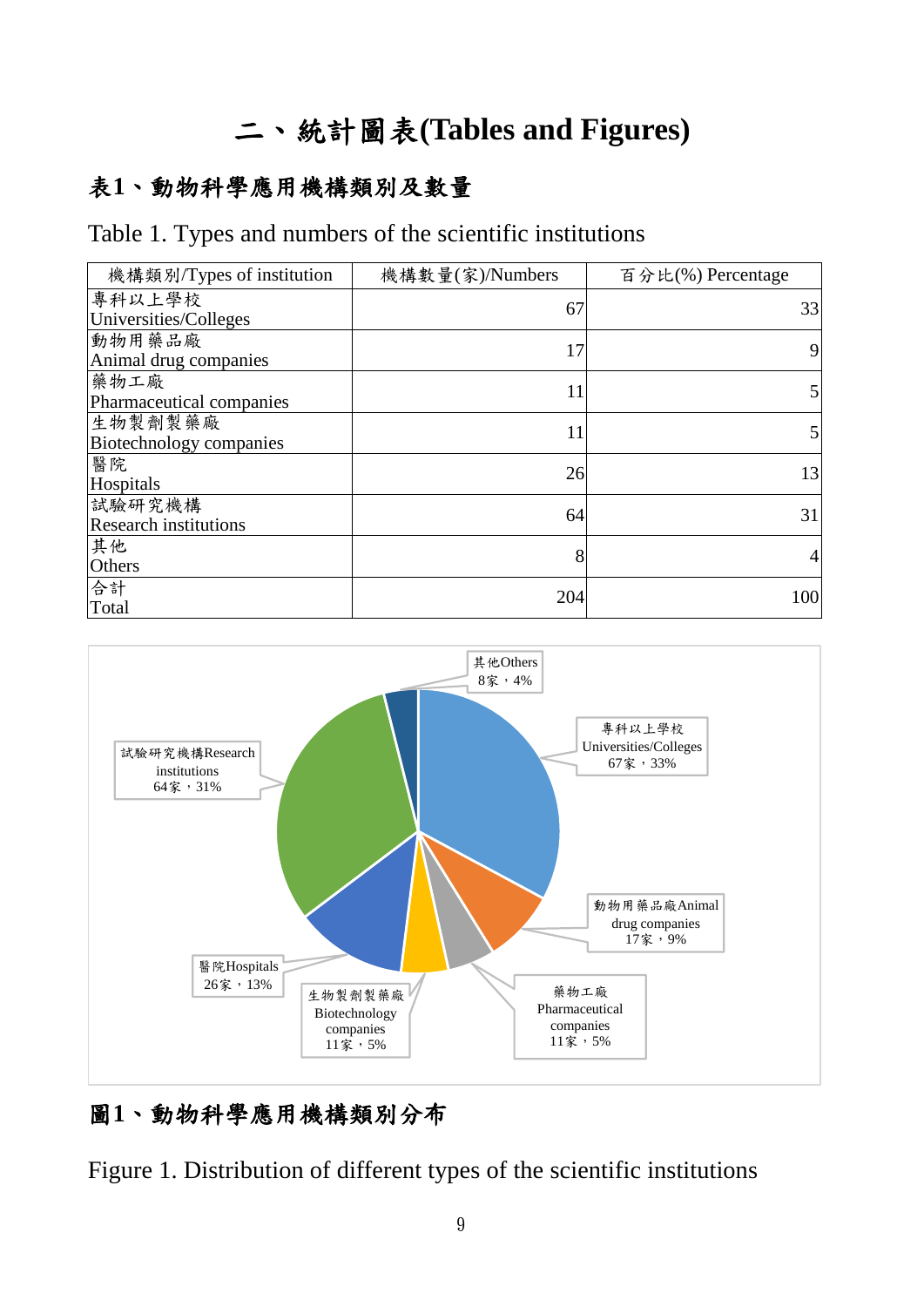## 表 **2**、動物科學應用機構之實驗動物房舍類型、數量與面積

Table 2. Numbers and area of different types of the animal facilities

| 面積與房舍數<br>Areas and Numbers     |                        | 面積/Areas             |                      | 房舍數/Numbers          |
|---------------------------------|------------------------|----------------------|----------------------|----------------------|
| 動物房舍類型<br>Types of animal house | 平方公尺<br>m <sup>2</sup> | 百分比(%)<br>Percentage | 數量<br><b>Numbers</b> | 百分比(%)<br>Percentage |
| 陸棲封閉型<br>Terrestrial closed     | 142,648                | 58                   | 392                  | 74                   |
| 陸棲開放型<br>Terrestrial opened     | 77,149                 | 32                   | 43                   | 8                    |
| 水棲類<br>Aquatic                  | 24,675                 | 10                   | 93                   | 18                   |
| 合計<br>Total                     | 244,472                | 100                  | 528                  | 100                  |

備註:陸棲封閉型:陸棲性動物居住之封閉式空間。

陸棲開放型:陸棲性動物居住之開放式空間。

水棲類:水棲性動物居住之封閉或開放式空間。



#### 圖 **2**、動物科學應用機構之動物房舍類型分布

Figure 2. Distribution of different types of the animal facilities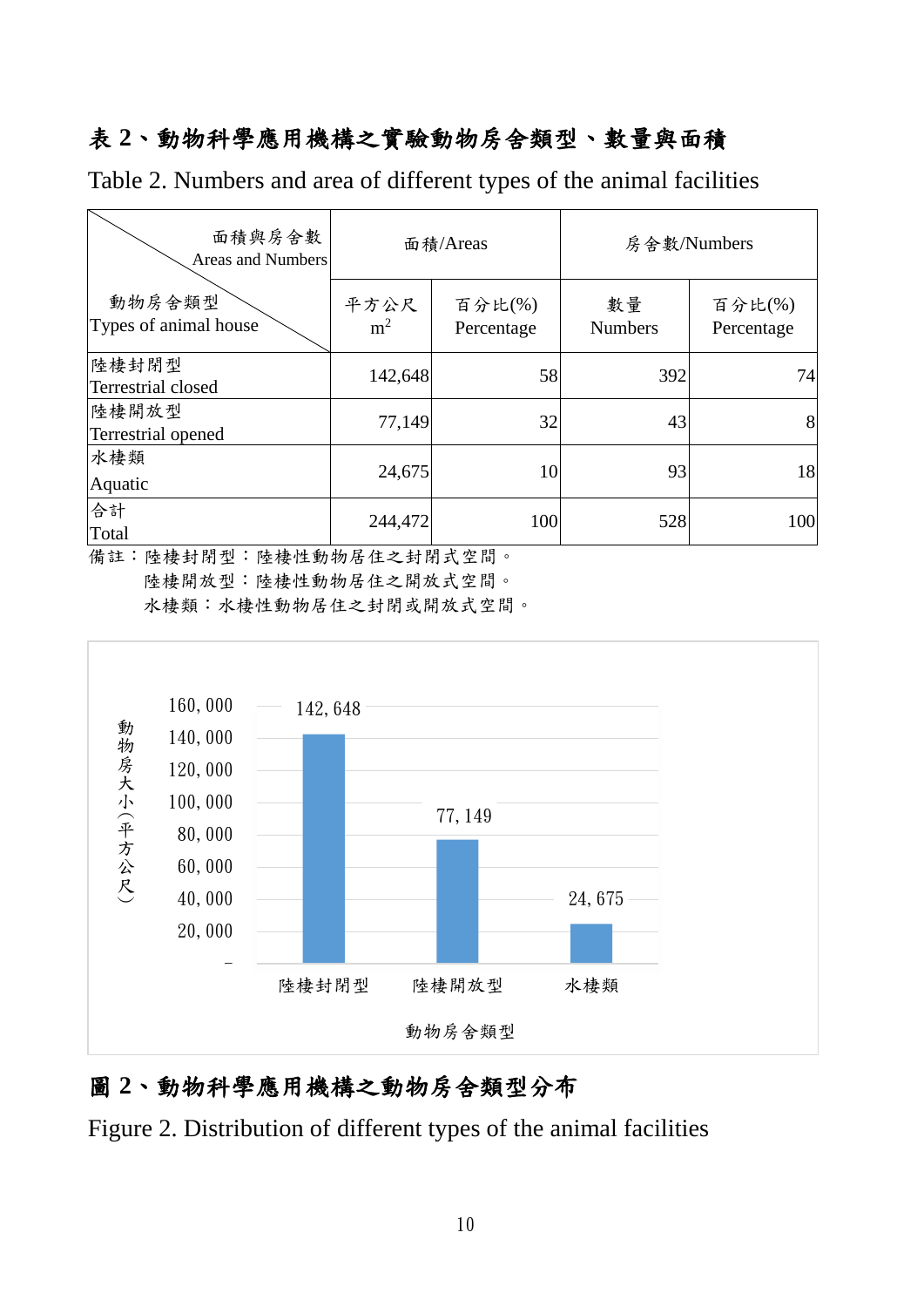#### 表 **3**、類別動物科學應用機構動物房舍面積

Table 3. Area of the animal facilities

單位:平方公尺/m<sup>2</sup>

| 機構類別                 | 專科以上          | 動物用         | 藥物工廠           | 生物製劑製         | 醫院             | 試驗研究           | 其他            | 合計        |
|----------------------|---------------|-------------|----------------|---------------|----------------|----------------|---------------|-----------|
| Type of institutions | 學校            | 藥品廠         | Pharmaceutical | 藥廠            | Hospitals      | 機構             | Others        | Total     |
|                      | Universities/ | Animal drug | companies      | Biotechnology |                | Research       |               |           |
|                      | Colleges      | companies   |                | companies     |                | institutions   |               |           |
| 動物房舍類別               |               |             |                |               |                |                |               |           |
| Types of animal      |               |             |                |               |                |                |               |           |
| facilities           |               |             |                |               |                |                |               |           |
| 陸棲封閉式                | 48,004        | 1,106       | 1,782          | 2,112         | 14,904         |                | 63,689 11,051 | 142,648   |
| Terrestrial closed   | (34%)         | $(1\%)$     | $(1\%)$        | $(2\%)$       | $(10\%)$       | (44%)          | $(8\%)$       | $(100\%)$ |
| 陸棲開放式                | 5,409         | 0           | 0              | 66            | $\overline{0}$ | 71,674         | 0             | 77,149    |
| Terrestrial opened   |               |             |                |               |                |                |               |           |
| 水棲類                  | 5,626         |             | $\overline{0}$ | 329           | 17             | 18,080         | 623           | 24,675    |
| Aquatic              |               |             |                |               |                |                |               |           |
| 合計                   | 59,039        | 1,106       | 1,782          | 2,507         | 14,921         | 153,443 11,647 |               | 244,472   |
| Total                |               |             |                |               |                |                |               |           |



#### 圖 **3**、類別動物科學應用機構房舍總面積分布**(**陸棲封閉式**)**

Figure 3. Distribution of total area of the animal facilities in different institutions (terrestrial closed types)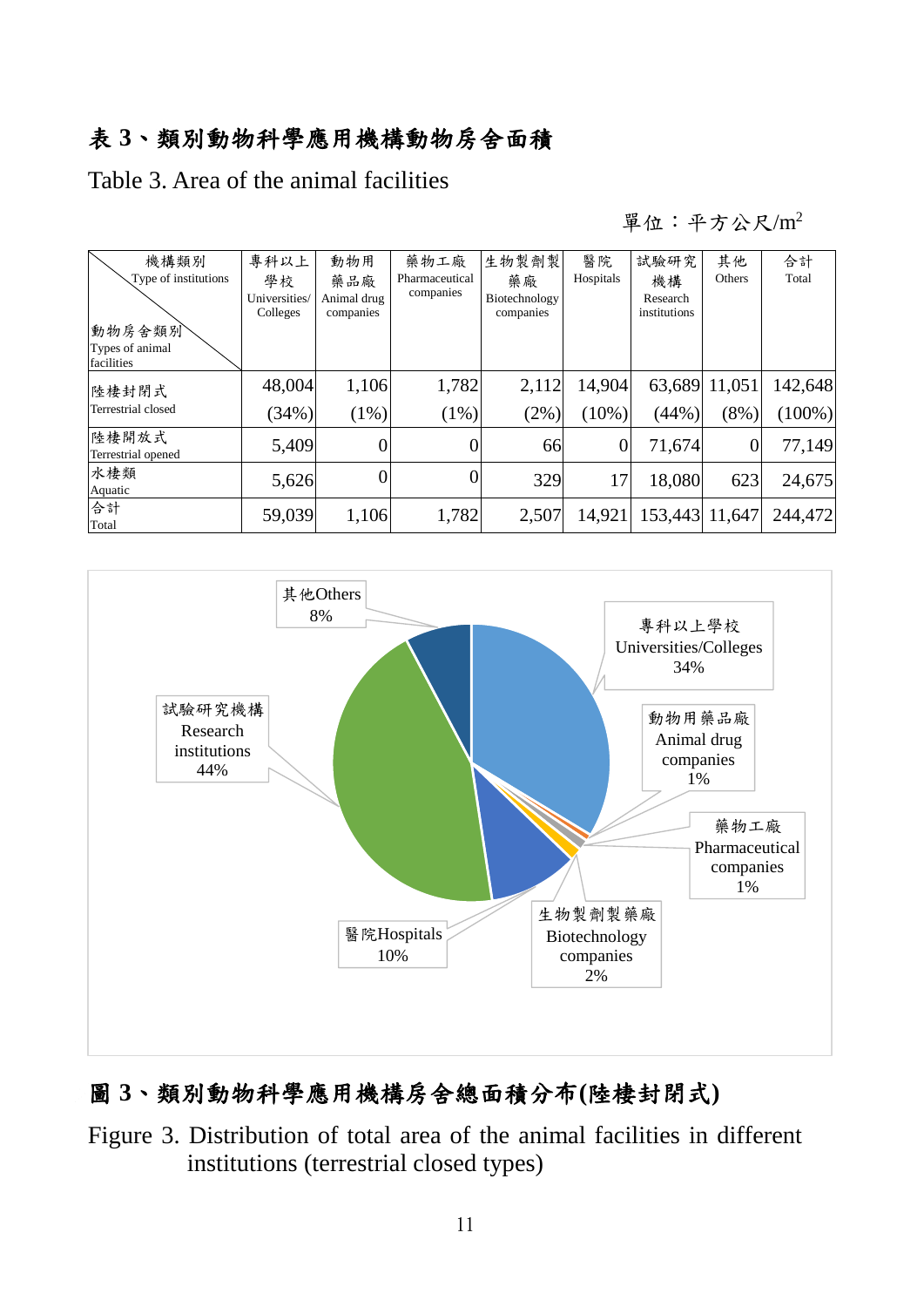### 表**4**、動物科學應用機構動物房舍規模

#### Table 4. Scope of animal facilities

| 動物房舍大小分類(平方公尺)                   | 機構數量(家)        | 機構數百分比(%)  |
|----------------------------------|----------------|------------|
| Areas of animal facilities, $m2$ | <b>Numbers</b> | Percentage |
| 100 以下                           | 70             | 34         |
| Less than 100                    |                |            |
| $100 - 500$                      | 54             | 27         |
| $501 - 1,000$                    | 18             | 9          |
| $1,001 - 3,000$                  | 24             | 12         |
| $3,001 - 5,000$                  | 10             | 5          |
| 5,001~10,000                     | 6              | 3          |
| 10,001 以上                        | 7              | 3          |
| More than 10,001                 |                |            |
| 無動物房                             | 15             |            |
| Without animal facilities        |                |            |
| 合計                               | 204            | 100        |
| Total                            |                |            |



## 圖 **4**、動物科學應用機構動物房舍規模分布

Figure 4. Bar chart of the area of animal facilities in the institutions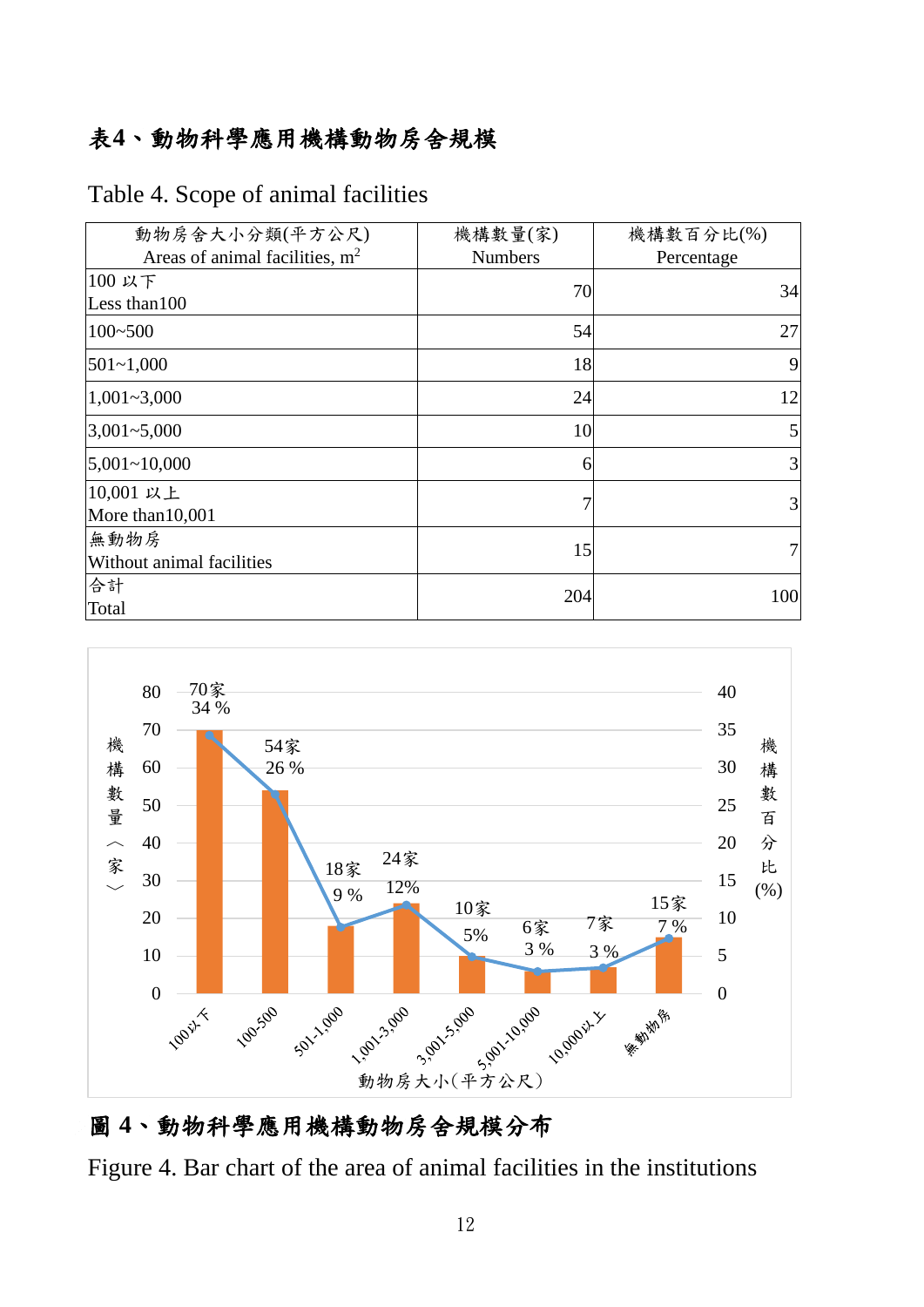## 表**5**、動物科學應用機構申請使用實驗動物研究計畫類別及數量

|                             |       | 件數    | 百分比            |      |  |
|-----------------------------|-------|-------|----------------|------|--|
| 計畫書類別 Type of protocol      |       | Cases | (%)Percentage  |      |  |
|                             | 106年  | 105 年 | 106年           | 105年 |  |
| 醫學研究類 Medical research      | 6,211 | 5,796 | 69             | 65   |  |
| 藥物及疫苗類 Pharmaceuticals and  | 1,531 | 1,683 | 17             | 19   |  |
| vaccine                     |       |       |                |      |  |
| 健康食品類 Health food           | 442   | 604   | 5              |      |  |
| 農業研究類 Agricultural research | 387   | 365   |                |      |  |
| 教學訓練 Teaching and training  | 230   | 195   | $\overline{2}$ |      |  |
| 其他 Others                   | 299   | 264   | 3              | 3    |  |
| 合計<br>Total                 | 8,976 | 8,907 | 100            | 100  |  |

Table 5. Number and category of protocols for different scientific research



圖 **5**、使用實驗動物之研究計畫類型分布 Figure 5. Category of protocols for different scientific research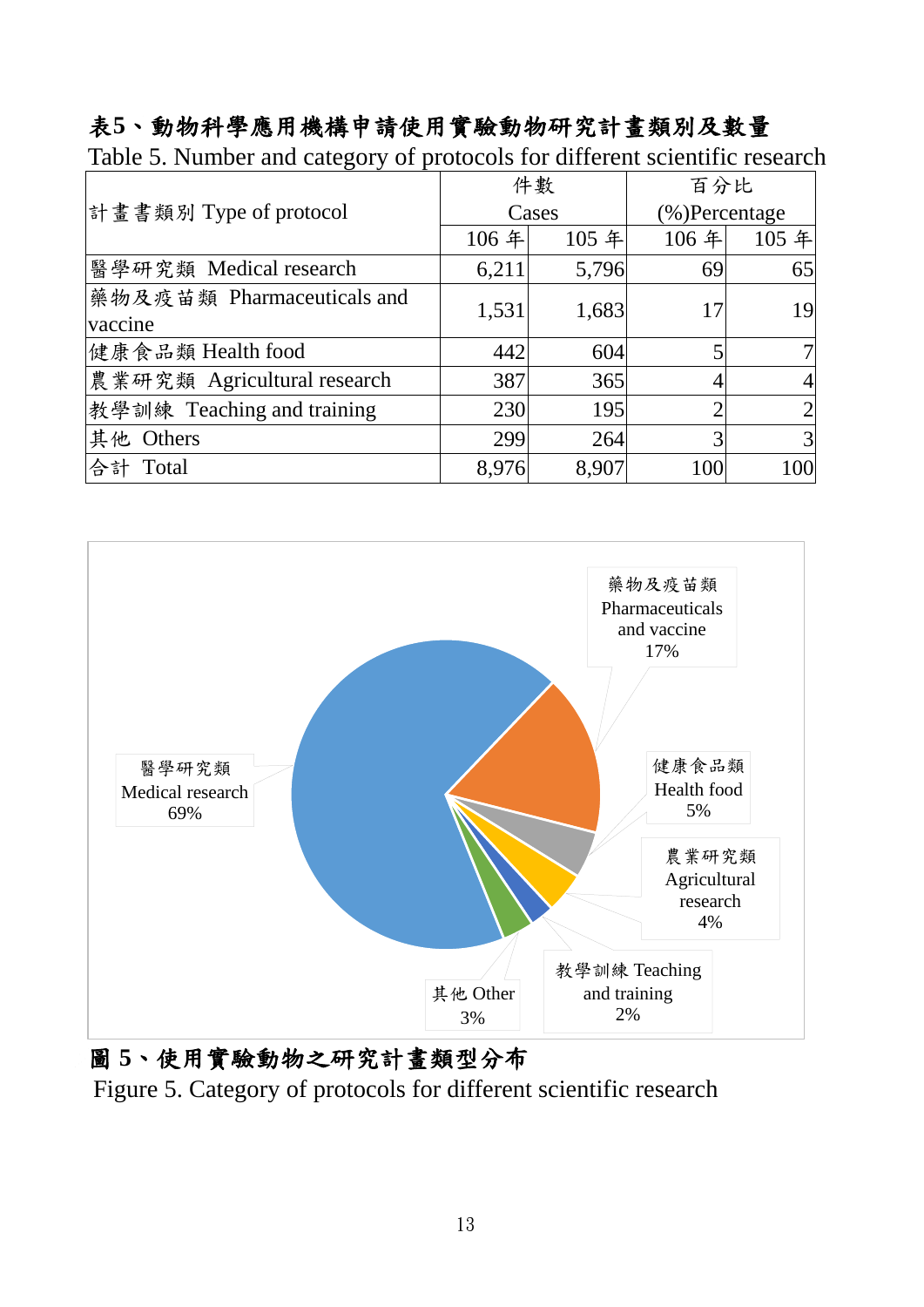#### 表**6**、各類別動物科學應用機構實驗動物照護及使用委員會或小組成員 分析

| 動物科學應用機構                               |                | 聘有獸醫師          | 聘有受訓合格人員     |                     |             |  |
|----------------------------------------|----------------|----------------|--------------|---------------------|-------------|--|
|                                        |                |                | Veterinarian | Qualified personnal |             |  |
| 機構類別                                   | 機構數            | 機構數            | 百分比(%)       | 機構數                 | 百分比(%)      |  |
| Type of institutions                   | <b>Numbers</b> | <b>Numbers</b> | Percentages  | <b>Numbers</b>      | Percentages |  |
| 專科以上學校<br>University/College           | 67             | 42             | 63           | 49                  | 73          |  |
| 動物用藥品廠<br>Animal drug companies        | 17             | $\overline{7}$ | 41           | 14                  | 82          |  |
| 藥物工廠<br>Pharmaceutical companies       | 11             | 3              | 27           | 9                   | 82          |  |
| 生物製劑製藥廠<br>Biotechnology companies     | 11             | 5              | 46           | 10                  | 91          |  |
| 醫院<br>Hospital                         | 27             | 23             | 85           | 22                  | 82          |  |
| 試驗研究機構<br><b>Research institutions</b> | 63             | 37             | 59           | 56                  | 89          |  |
| 其他<br>Others                           | 8              | 5              | 63           | 5                   | 63          |  |
| 合計<br>Total                            | 204            | 122            | 60           | 165                 | 81          |  |

#### Table 6. The composition of of IACUC members in the institutions



#### 圖 **6**、各類別動物科學應用機構實驗動物照護及使用委員會或小組成 員含獸醫師之機構數分析圖

Figure 6. Distribution of institution having veterinarian in IACUC merber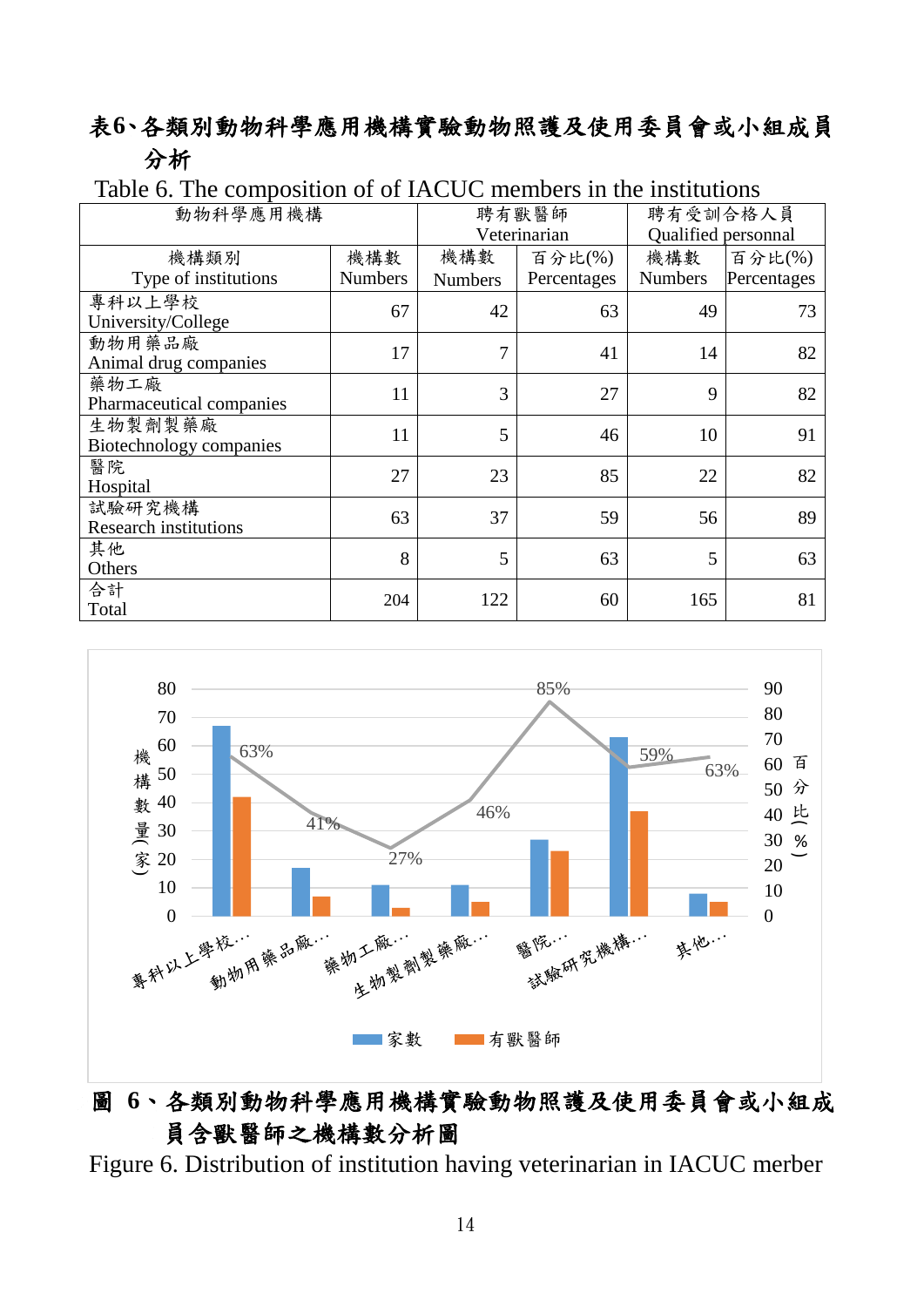# 表**7**、各類動物科學應用機構動物使用數

## Table 7. Amount of animal utilization in the institutions

|                           |                                         |                                        |                                     |                                                     |                                      |                                        |                  |                  | 單位:隻                 |
|---------------------------|-----------------------------------------|----------------------------------------|-------------------------------------|-----------------------------------------------------|--------------------------------------|----------------------------------------|------------------|------------------|----------------------|
| 動物別<br>Species of animals | 專科以上<br>學校<br>Universities/<br>Colleges | 動物用藥<br>品廠<br>Animal drug<br>companies | 藥物工廠<br>Pharmaceutical<br>companies | 生物製劑<br>製藥廠<br>Biotechnology Hospitals<br>companies | 醫院                                   | 試驗研究<br>機構<br>Research<br>institutions | 其他<br>Others     | 合計<br>Total      | 百分比(%)<br>Percentage |
| 囓齒類<br>Rodent             | 307,792                                 | 11,404                                 | 7,232                               | 14,213                                              | 71,299                               | 308,523                                | 3,815            | 724,278          | 19                   |
| 兔                         |                                         |                                        |                                     |                                                     |                                      |                                        |                  |                  |                      |
| Rabbit<br>牛               | 2,108                                   | 3,854                                  | 168                                 | 3,176                                               | 678                                  | 10,722                                 | 176              | 20,882           | 1                    |
| Cattle                    | 462                                     | $\boldsymbol{0}$                       | $\boldsymbol{0}$                    | $\boldsymbol{0}$                                    | $\boldsymbol{0}$                     | 837                                    | $\boldsymbol{0}$ | 1,299            | $\boldsymbol{0}$     |
| 犬 $A$<br>Dog<br>羊         | 803                                     | $\boldsymbol{0}$                       | $\boldsymbol{0}$                    | $\boldsymbol{0}$                                    | $\boldsymbol{0}$                     | 343                                    | $\boldsymbol{0}$ | 1,146            | $\boldsymbol{0}$     |
|                           |                                         |                                        |                                     |                                                     |                                      |                                        |                  |                  |                      |
| Sheep/Goat<br>鳥類          | 686                                     | $\boldsymbol{0}$                       | $\boldsymbol{0}$                    | $\boldsymbol{0}$                                    | $\boldsymbol{0}$<br>$\boldsymbol{0}$ | 716                                    | $\overline{c}$   | 1,404            | $\boldsymbol{0}$     |
| <b>Bird</b><br>豬          | 2,201                                   | $\boldsymbol{0}$                       | $\boldsymbol{0}$                    | $\boldsymbol{0}$                                    |                                      | 307                                    | $\boldsymbol{0}$ | 2,508            | $\boldsymbol{0}$     |
| Pig                       | 1,237                                   | $\boldsymbol{0}$                       | $\boldsymbol{0}$                    | 619                                                 | 613                                  | 4,267                                  | $\boldsymbol{0}$ | 6,736            | $\boldsymbol{0}$     |
| 馬<br>Horse                | $\overline{4}$                          | $\boldsymbol{0}$                       | $\boldsymbol{0}$                    | $\boldsymbol{0}$                                    | $\boldsymbol{0}$                     | 64                                     | $\boldsymbol{0}$ | 68               | $\boldsymbol{0}$     |
| 鹿<br>Deer                 | 90                                      | $\boldsymbol{0}$                       | $\boldsymbol{0}$                    | $\boldsymbol{0}$                                    | $\overline{0}$                       | 64                                     | $\boldsymbol{0}$ | 154              | $\boldsymbol{0}$     |
| 雪貂<br>Ferret              | 73                                      | $\boldsymbol{0}$                       | $\boldsymbol{0}$                    | $\boldsymbol{0}$                                    | $\boldsymbol{0}$                     | $\boldsymbol{0}$                       | $\boldsymbol{0}$ | 73               | $\boldsymbol{0}$     |
| 猿猴<br>Non-human Primate   | 27                                      | $\boldsymbol{0}$                       | $\boldsymbol{0}$                    | $\boldsymbol{0}$                                    | $\boldsymbol{0}$                     | 16                                     | 1                | 44               | $\boldsymbol{0}$     |
| 貓 <sup>C</sup><br>Cat     | 541                                     | $\boldsymbol{0}$                       | $\boldsymbol{0}$                    | $\boldsymbol{0}$                                    | $\boldsymbol{0}$                     | $\boldsymbol{0}$                       | 400              | 941              | $\boldsymbol{0}$     |
| 鴨<br>Duck                 | 767                                     | $\boldsymbol{0}$                       | $\boldsymbol{0}$                    | 225                                                 | $\boldsymbol{0}$                     | 12,299                                 | $\boldsymbol{0}$ | 13,291           | $\boldsymbol{0}$     |
| 雞<br>Chicken              | 110,277                                 | 1,124                                  | $\boldsymbol{0}$                    | 3,343                                               | $\overline{0}$                       | 33,554                                 | $\theta$         | 148,298          | 4                    |
| 鵝<br>Goose                | 81                                      | $\boldsymbol{0}$                       | $\boldsymbol{0}$                    | $\boldsymbol{0}$                                    | $\boldsymbol{0}$                     | 933                                    | $\overline{0}$   | 1,014            | $\boldsymbol{0}$     |
| 魚類<br>Fish                | 649,306                                 | $\boldsymbol{0}$                       | $\boldsymbol{0}$                    | $\theta$                                            | 486                                  | 76,884                                 | 15,894           | 742,570          | 20                   |
| 兩棲類<br>Amphibia           | 2,683                                   | 0                                      | $\boldsymbol{0}$                    | $\boldsymbol{0}$                                    | $\boldsymbol{0}$                     | 316                                    | 430              | 3,429            | $\boldsymbol{0}$     |
| 爬蟲類<br>Reptile            | 836                                     | $\overline{0}$                         | $\boldsymbol{0}$                    | $\boldsymbol{0}$                                    | $\mathbf{0}$                         | 345                                    | 56               | 1,237            | $\boldsymbol{0}$     |
| 其他<br>Others              | 207                                     | $\boldsymbol{0}$                       | $\boldsymbol{0}$                    | $\boldsymbol{0}$                                    | $\overline{0}$                       | 3,193                                  | 52               | 3,452            | $\boldsymbol{0}$     |
| 小計<br>Subtotal            | 1,080,181                               | 16,382                                 | 7,400                               | 21,576                                              | 73,076                               | 453,383                                |                  | 20,826 1,672,824 | 44                   |
| 雞胚                        |                                         |                                        |                                     |                                                     |                                      |                                        |                  |                  |                      |
| Chicken embryo            | 570                                     | $\boldsymbol{0}$                       |                                     | 0 1,544,855                                         | $\boldsymbol{0}$                     | 681                                    |                  | 0 1,546,106      | 41                   |
| 鴨胚<br>Duck embryo         |                                         | $\boldsymbol{0}$                       | $\boldsymbol{0}$                    | 451,500                                             | $\boldsymbol{0}$                     | $\boldsymbol{0}$                       | $\boldsymbol{0}$ | 451,500          | 12                   |
| 鳥胚<br>Bird embryo         | 740                                     | $\boldsymbol{0}$                       | $\boldsymbol{0}$                    | $\boldsymbol{0}$                                    | $\boldsymbol{0}$                     | $\boldsymbol{0}$                       | $\boldsymbol{0}$ | 740              | $\boldsymbol{0}$     |
| 魚胚<br>Fish embryo         | 68,356                                  | $\boldsymbol{0}$                       | $\boldsymbol{0}$                    | $\boldsymbol{0}$                                    | $\boldsymbol{0}$                     | 44,792                                 | $\boldsymbol{0}$ | 113,148          | $\mathfrak{Z}$       |
| 小計                        |                                         |                                        |                                     |                                                     |                                      |                                        |                  |                  |                      |
| <b>Subtotal</b><br>總計     | 69,666                                  | $\overline{0}$                         |                                     | 0 1,996,355                                         | $\overline{0}$                       | 45,473                                 |                  | $0$ 2,111,494    | 56                   |
| <b>Total</b>              | 1,149,847                               | 16,382                                 |                                     | 7,400 2,017,931                                     | 73,076                               | 498,856                                |                  | 20,826 3,784,318 | <b>100</b>           |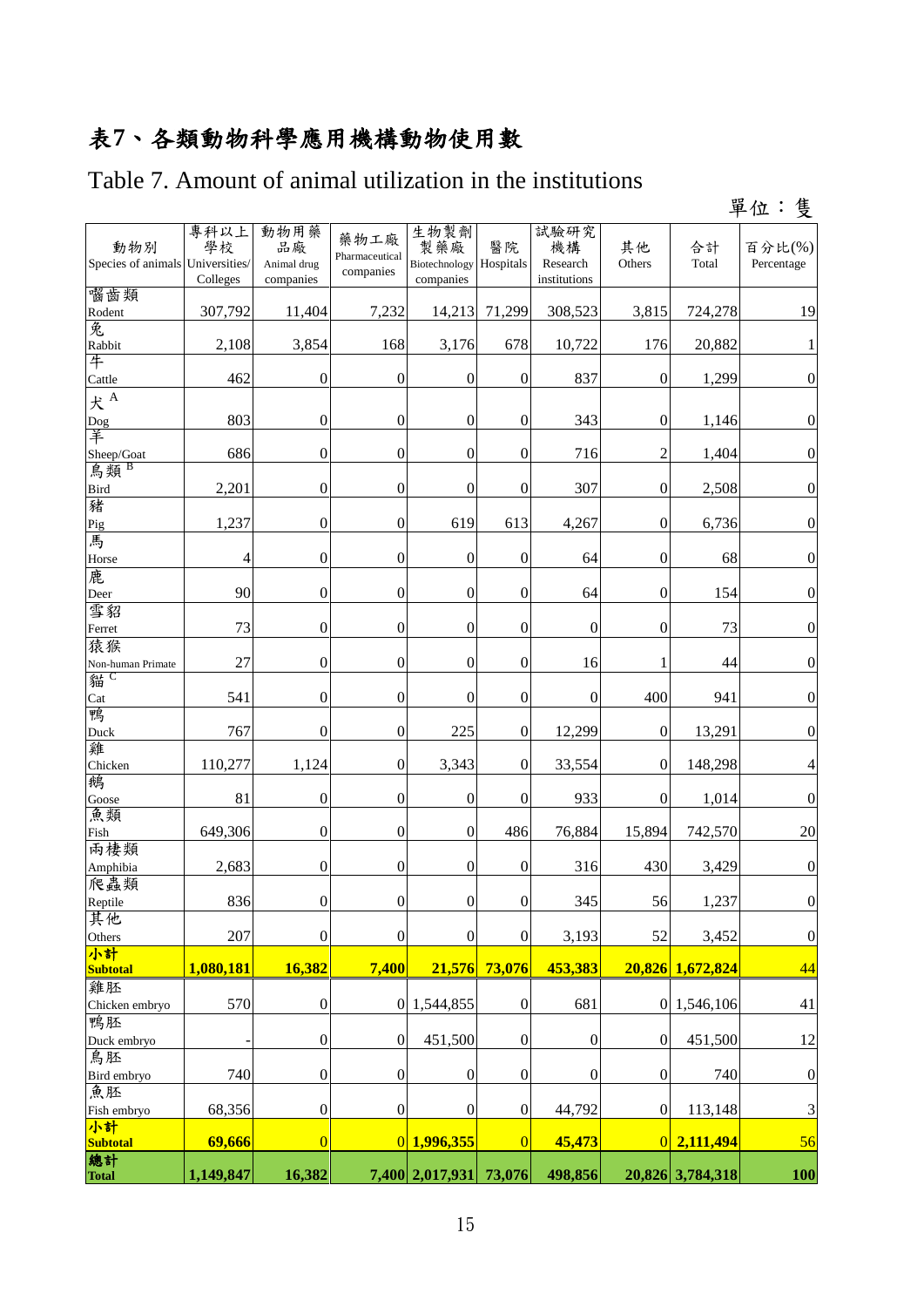備註:

1.百分比(%):各類動物使用數/所有動物使用數合計。

- $2.A:1,146$  隻犬中有 713 隻為動物醫院門診病例研究,其中 26 隻因原發性腫瘤死亡,其 餘實驗後由飼主攜回。
- 3.B:2,201 隻鳥類動物使用量中有 621 隻為生態調查研究,野外捕捉原地放回。

4.C:貓全數為門診病例研究,其中 3 隻因原發性腫瘤死亡,其餘監測後由飼主帶回。



#### 圖 **7**、各動物科學應用機構使用實驗動物數量及分布

Figure 7. Number and distribution of laboratory animals in the institutions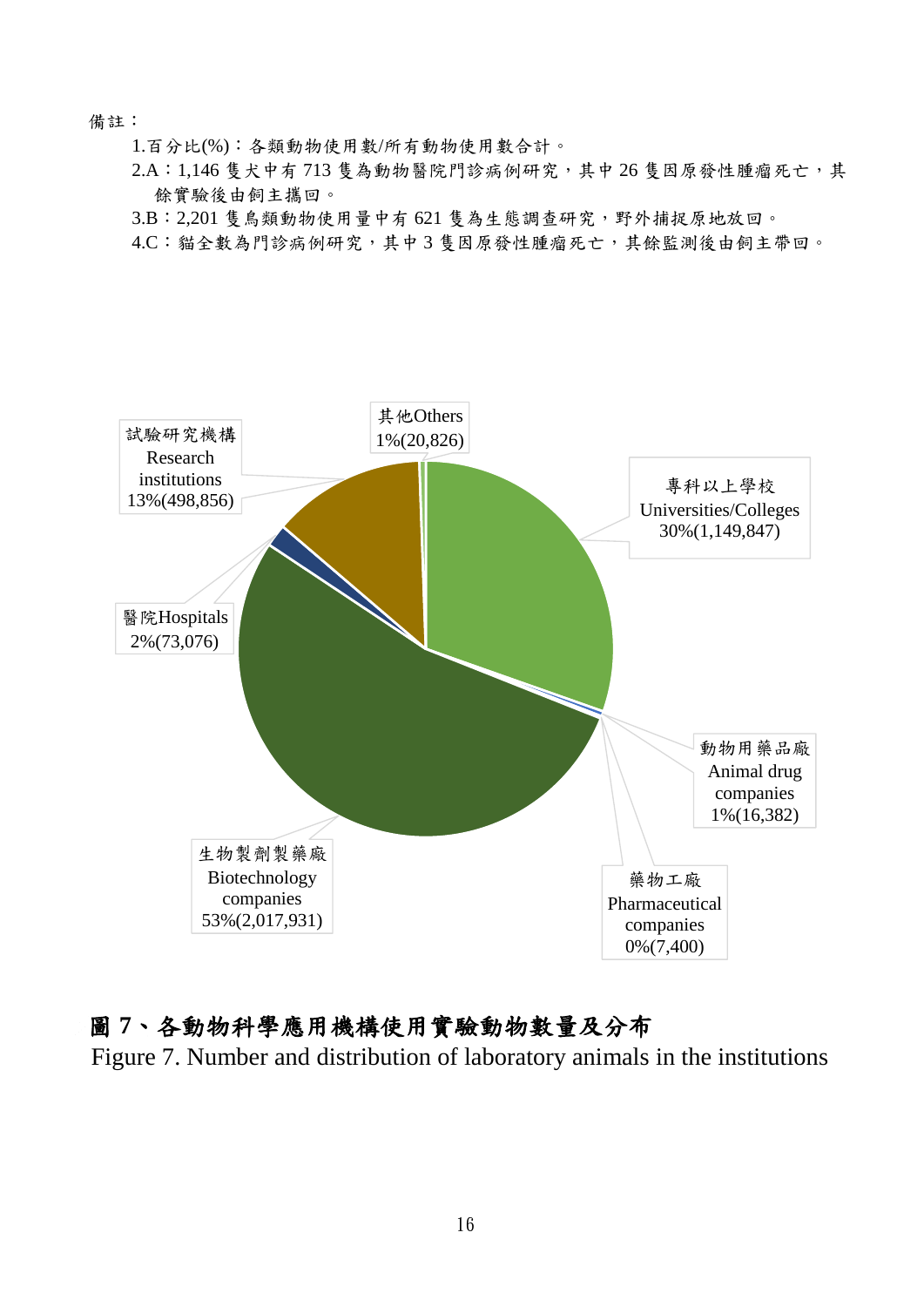# 表 **8**、各種動物使用、存活與死亡數

|                                       | 動物別                  |              | 使用數<br>Utilization <sup>a</sup>     | 存活數<br>Survival <sup>b</sup> |                                     | 死亡數<br>Mortality <sup>c</sup> |                                     |  |
|---------------------------------------|----------------------|--------------|-------------------------------------|------------------------------|-------------------------------------|-------------------------------|-------------------------------------|--|
|                                       | Species of animals   | 隻<br>Numbers | 百分比(%)<br>Percentage <sup>a/t</sup> | 隻<br>Numbers                 | 百分比(%)<br>Percentage <sup>b/a</sup> | 隻<br>Numbers                  | 百分比(%)<br>Percentage <sup>c/a</sup> |  |
|                                       | 小鼠<br>Mice           | 608,534      | 16                                  | 134,679                      | 22                                  | 473,855                       | 78                                  |  |
| 囓齒類<br>Rodent                         | 大鼠<br>Rat            | 101,001      | 3                                   | 10,857                       | 11                                  | 90,144                        | 89                                  |  |
|                                       | 其他鼠類<br>Other rodent | 14,743       | $\boldsymbol{0}$                    | 2,002                        | 14                                  | 12,741                        | 86                                  |  |
| 小計<br><b>Subtotal</b>                 |                      | 724,278      | 19                                  | 147,538                      | 20                                  | 576,740                       | 80                                  |  |
| 兔<br>Rabbit                           |                      | 20,882       | 1                                   | 2,741                        | 13                                  | 18,141                        | 87                                  |  |
| 牛<br>Cattle                           |                      | 1,299        | $\boldsymbol{0}$                    | 1,273                        | 98                                  | 26                            | $\overline{2}$                      |  |
| 犬                                     |                      | 1,146        | $\boldsymbol{0}$                    | 1,011                        | 88                                  | 135                           | 12                                  |  |
| Dog <sup>A</sup><br>羊<br>Sheep/Goat   |                      | 1,404        | $\boldsymbol{0}$                    | 1,388                        | 99                                  | 16                            | 1                                   |  |
| 鳥類<br><b>Bird</b>                     |                      | 2,508        | $\boldsymbol{0}$                    | 2,178                        | 87                                  | 330                           | 13                                  |  |
| 豬                                     |                      | 6,736        | $\boldsymbol{0}$                    | 3,501                        | 52                                  | 3,235                         | 48                                  |  |
| Pig<br>馬<br>Horse                     |                      | 68           | $\boldsymbol{0}$                    | 63                           | 93                                  | 5                             | 7                                   |  |
| 鹿<br>Deer                             |                      | 154          | $\boldsymbol{0}$                    | 94                           | 61                                  | 60                            | 39                                  |  |
| 雪貂<br>Ferret                          |                      | 73           | $\boldsymbol{0}$                    | 52                           | 71                                  | 21                            | 29                                  |  |
| 猿猴<br>Non-human Primate               |                      | 44           | $\boldsymbol{0}$                    | 40                           | 91                                  | 4                             | $\overline{9}$                      |  |
| 貓<br>Cat                              |                      | 941          | $\boldsymbol{0}$                    | 938                          | 100                                 | 3                             | $\boldsymbol{0}$                    |  |
| 鴨<br>Duck                             |                      | 13,291       | $\boldsymbol{0}$                    | 11,579                       | 86                                  | 1,712                         | 14                                  |  |
| 雞<br>Chicken                          |                      | 148,298      | 4                                   | 130,139                      | 88                                  | 18,159                        | 12                                  |  |
| 鵝<br>Goose                            |                      | 1,014        | $\boldsymbol{0}$                    | 758                          | 75                                  | 256                           | $25\,$                              |  |
| 魚類<br>Fish                            |                      | 742,570      | 20                                  | 644,054                      | 87                                  | 98,516                        | 13                                  |  |
| 兩棲類                                   |                      | 3,429        | $\boldsymbol{0}$                    | 1,489                        | 46                                  | 1,940                         | 60                                  |  |
| Amphibia<br>爬蟲類<br>Reptile            |                      | 1,237        | $\boldsymbol{0}$                    | 764                          | 62                                  | 473                           | 38                                  |  |
| 其他<br>Others                          |                      | 3,452        | $\boldsymbol{0}$                    | 3,420                        | 99                                  | 32                            | $\mathbf{1}$                        |  |
| 小計<br>Subtotal                        |                      | 1,672,824    | 44                                  | 953,020                      | 57                                  | 719,804                       | 43                                  |  |
| 雞胚<br>Chicken embryo                  |                      | 1,546,106    | 41                                  | 349                          | $\boldsymbol{0}$                    | 1,545,757                     | 100                                 |  |
| 鴨胚<br>Duck embryo                     |                      | 451,500      | 12                                  | 624                          | $\boldsymbol{0}$                    | 450,876                       | 100                                 |  |
| 鳥胚<br>Bird embryo                     |                      | 740          | $\boldsymbol{0}$                    | $\boldsymbol{0}$             | $\boldsymbol{0}$                    | 740                           | $\boldsymbol{0}$                    |  |
| 魚胚                                    |                      | 113,148      | 3                                   | 2,052                        | $\overline{c}$                      | 111,096                       | 98                                  |  |
| Fish embryo<br>小計                     |                      | 2,111,494    | 56                                  | 3,025                        | $\overline{0}$                      | 2,108,469                     | 100                                 |  |
| <b>Subtotal</b><br>總計<br><b>Total</b> |                      | 3,784,318    | 100                                 | 956,045                      | 25                                  | 2,828,273                     | $75\,$                              |  |

Table 8. Utilization, survival and mortality numbers of laboratory animals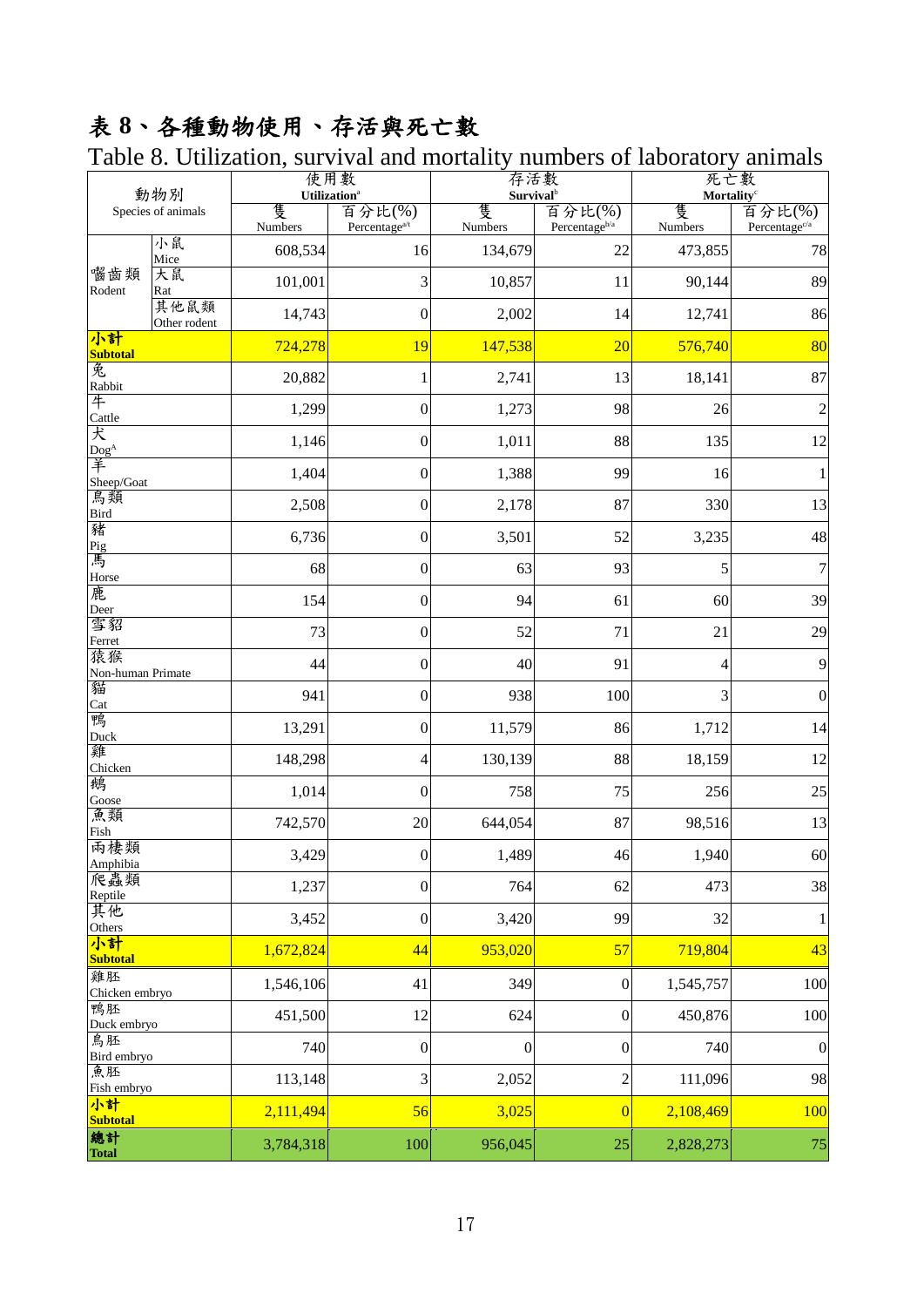#### 備註:

使用數百分比(%):各動物使用數 a/所有動物使用數合計<sup>t。</sup> 存活數百分比(%):動物存活數 b/該類動物使用數<sup>a。</sup> 死亡數百分比(%):動物死亡數 c/該類動物使用數<sup>a。</sup>



#### 圖 **8**、動物科學應用機構使用實驗動物類別分布

Figure 8. Distribution of laboratory animal species in the institutions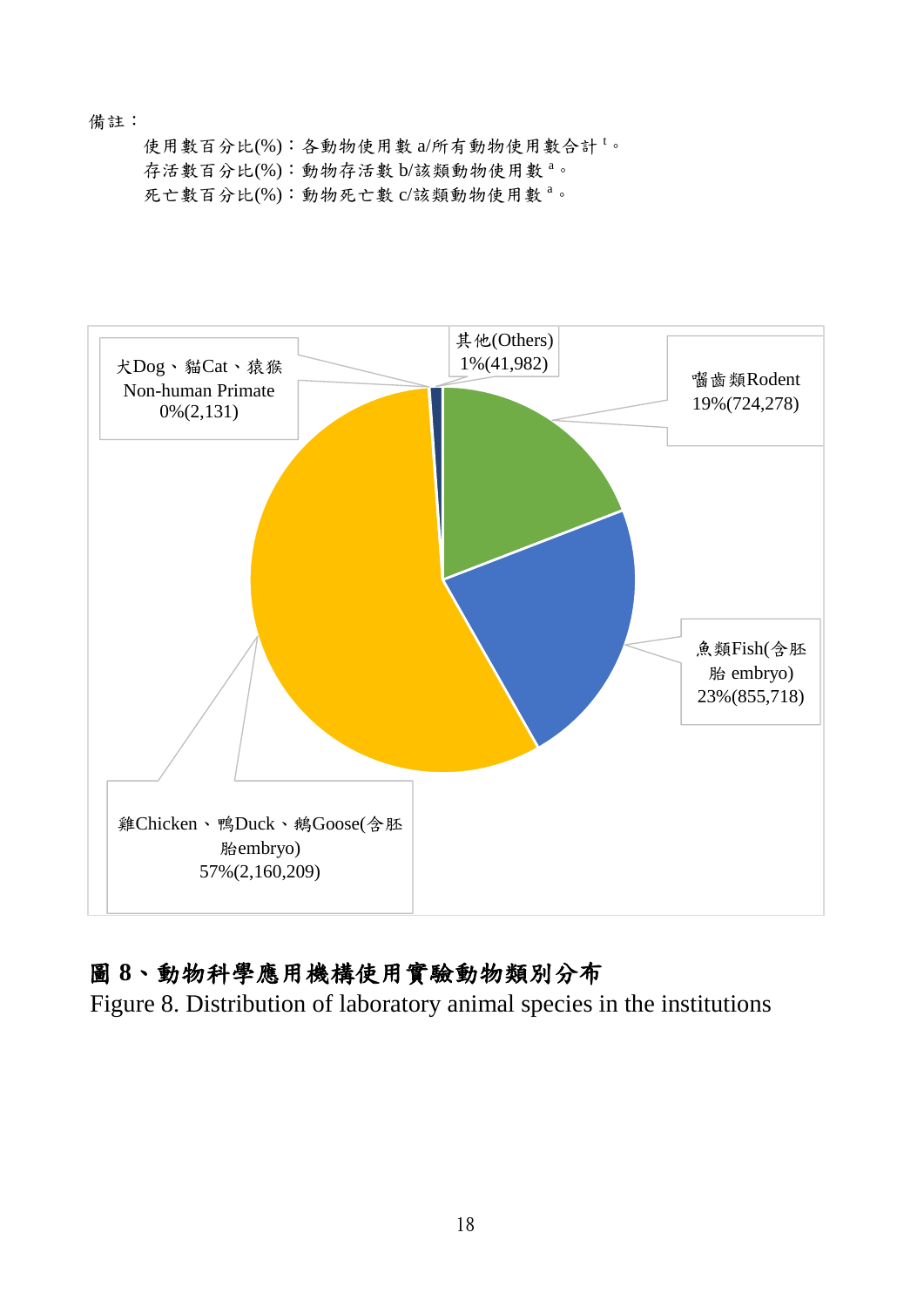## 表 **9**、魚類使用、存活與死亡數

| 動物別/魚種                                 |                     | 使用數 <sup>。</sup><br>Utilization <sup>a</sup> |              | 存活數 <sup>b</sup><br>Survival <sup>b</sup> | 死亡數 <sup>。</sup><br>Mortality <sup>c</sup> |                                     |  |
|----------------------------------------|---------------------|----------------------------------------------|--------------|-------------------------------------------|--------------------------------------------|-------------------------------------|--|
| Species of fish                        | 隻<br><b>Numbers</b> | 百分比(%)<br>Percentage <sup>a/t</sup>          | 隻<br>Numbers | 百分比(%)<br>Percentage <sup>b/a</sup>       | 隻<br>Numbers                               | 百分比(%)<br>Percentage <sup>c/a</sup> |  |
| 斑馬魚<br>Zebra Fish                      | 53,164              | 6                                            | 25,091       | 47                                        | 28,073                                     | 53                                  |  |
| 石斑魚<br>Grouper                         | 14,319              | $\overline{c}$                               | 2,859        | 20                                        | 11,460                                     | 80                                  |  |
| 吳郭魚<br>Tilapia                         | 5,254               | 1                                            | 3,332        | 63                                        | 1,922                                      | 37                                  |  |
| 鯉魚<br>Carp                             | 28,467              | 3                                            | 787          | 3                                         | 27,680                                     | 97                                  |  |
| 羅漢魚<br>Stone moroko                    | 9,583               | 1                                            | 833          | 9                                         | 8,750                                      | 91                                  |  |
| 青鱂魚<br>Medaka                          | 3,077               | $\overline{0}$                               | 523          | 17                                        | 2,554                                      | 83                                  |  |
| 其他 <sup>d</sup><br>Others <sup>d</sup> | 628,696             | 74                                           | 610,629      | 97                                        | 18,067                                     | 3                                   |  |
| 小計!<br>Subtotal <sup>t</sup>           | 742,560             | 87                                           | 644,054      | 87                                        | 98,506                                     | 13                                  |  |
| 魚胚<br>Fish embryo                      | 113,148             | 13                                           | 2,052        | $\overline{c}$                            | 111,096                                    | 98                                  |  |
| 總計<br><b>Total</b>                     | 855,708             | 100                                          | 646,106      | 76                                        | 209,602                                    | 24                                  |  |

Table 9. Utilization, survival and mortality numbers of laboratory fishes

備註:

1.其他 <sup>d</sup> 包括海鱺、鬥魚、鰻魚、虱目魚、烏魚等。

2.使用數百分比(%):各魚種使用數 3/所有魚種使用數合計<sup>t。</sup>

3.存活數百分比(%):各魚種存活數 <sup>b</sup>/各魚種使用數 <sup>a</sup>。

4.死亡數百分比(%):各魚種死亡數 5/各魚種使用數 a。

5.\*:魚類使用數/魚類加魚胚使用數之百分比%。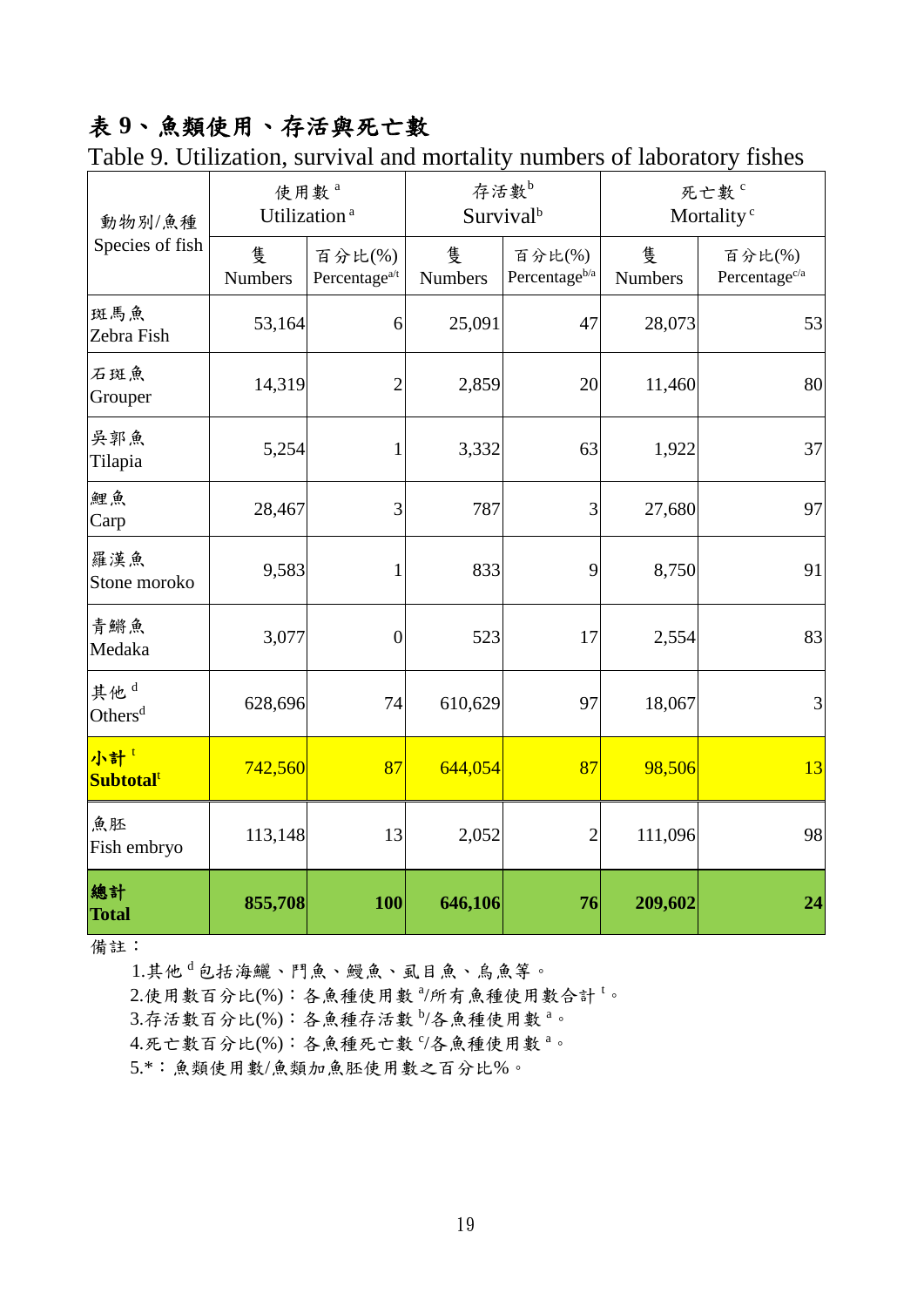#### 表 **10**、實驗動物安樂死方式及數量**(**比率**)**統計

#### Table 10. Methods and amount of euthanasia in laboratory animals

| raoic To. Mcthods and amount or cumanasia in iaboratory annihais<br>動物別 | 自然死亡 <sup>。</sup><br>Spontaneously <sup>a</sup> |                         | 實驗中死亡 <sup>b</sup><br>Died in the experiment <sup>b</sup> |                  | 物理性安樂死 <sup>。</sup><br>Physical method <sup>c</sup> |                            | 化學性安樂死。<br>Chemical method <sup>d</sup> |                  | 合計<br>Total <sup>t</sup> |                          |
|-------------------------------------------------------------------------|-------------------------------------------------|-------------------------|-----------------------------------------------------------|------------------|-----------------------------------------------------|----------------------------|-----------------------------------------|------------------|--------------------------|--------------------------|
| Species of<br>animals                                                   | 隻 Numbers Percent-a                             | 百分比(%)<br>ges           | 隻 Numbers Percent-ag                                      | 百分比(%)<br>es     | 隻 Numbers.                                          | 百分比(%)<br>Percent-ag<br>es | 隻 Numbers Percent-ag                    | 百分比(%)<br>es     | 隻 Numbers. Percent-ag    | 百分比(%)<br>es             |
| 囓齒類<br>Rodent                                                           | 1,646                                           | $\boldsymbol{0}$        | 26,847                                                    | 5                | 81,552                                              | 14                         | 466,695                                 | 81               | 576,740                  | 20                       |
| 兔<br>Rabbit                                                             | 97                                              | 1                       | 217                                                       |                  | 417                                                 | $\overline{2}$             | 17,410                                  | 96               | 18,141                   |                          |
| 牛<br>Cattle                                                             | 10                                              | 38                      | $\mathbf{0}$                                              | $\theta$         | 16                                                  | 62                         | $\overline{0}$                          | $\theta$         | 26                       | $\mathbf{0}$             |
| 犬                                                                       | 27                                              | 20                      | 12                                                        | 9                | $\boldsymbol{0}$                                    | $\theta$                   | 96                                      | 71               | 135                      | $\mathbf{0}$             |
| Dog<br>羊<br>Sheep/Goat                                                  | 7                                               | 44                      | $\boldsymbol{0}$                                          | $\overline{0}$   | 9                                                   | 56                         |                                         | $\boldsymbol{0}$ | 16                       | $\boldsymbol{0}$         |
| 鳥類<br>Bird                                                              | 8                                               | $\overline{\mathbf{c}}$ | 13                                                        | 4                | 80                                                  | 24                         | 229                                     | 69               | 330                      | $\boldsymbol{0}$         |
| 豬                                                                       | 297                                             | 9                       | 65                                                        | 2                | 1,859                                               | 57                         | 1,014                                   | 31               | 3,235                    | $\boldsymbol{0}$         |
| Pig<br>馬<br>Horse                                                       | 5                                               | 100                     | $\overline{0}$                                            | $\overline{0}$   | $\mathbf{0}$                                        | $\theta$                   | $\mathbf{0}$                            | $\boldsymbol{0}$ | 5                        | $\boldsymbol{0}$         |
| 鹿<br>Deer                                                               | $\boldsymbol{0}$                                | $\boldsymbol{0}$        | 60                                                        | 100              | $\boldsymbol{0}$                                    | $\overline{0}$             | $\boldsymbol{0}$                        | $\boldsymbol{0}$ | 60                       | $\boldsymbol{0}$         |
| 雪貂<br>Ferret                                                            | $\theta$                                        | $\overline{0}$          | 3                                                         | 14               | 18                                                  | 86                         | $\mathbf{0}$                            | $\overline{0}$   | 21                       | $\theta$                 |
| 猿猴<br>Non-human<br>Primate                                              | 2                                               | 50                      | $\overline{0}$                                            | $\mathbf{0}$     | $\boldsymbol{0}$                                    | $\overline{0}$             | $\overline{c}$                          | 50               | 4                        | $\mathbf{0}$             |
| 貓<br>Cat                                                                | 3                                               | 100                     | $\overline{0}$                                            | $\mathbf{0}$     | $\overline{0}$                                      | $\theta$                   | $\overline{0}$                          | $\mathbf{0}$     | 3                        | $\boldsymbol{0}$         |
| 鴨<br>Duck                                                               | 559                                             | 33                      | 309                                                       | 18               | 110                                                 | 6                          | 734                                     | 43               | 1,712                    | $\boldsymbol{0}$         |
| 雞<br>Chicken                                                            | 3,412                                           | 19                      | 751                                                       | 4                | 1,350                                               | 7                          | 12,646                                  | 70               | 18,159                   |                          |
| 鵝<br>Goose                                                              | 18                                              | $\boldsymbol{7}$        | 61                                                        | 24               | 78                                                  | 30                         | 99                                      | 39               | 256                      | $\mathbf{0}$             |
| 魚類<br>Fish                                                              | 1,799                                           | $\overline{c}$          | 11,682                                                    | 12               | 11,838                                              | 12                         | 73,197                                  | 74               | 98,516                   | 3                        |
| 兩棲類<br>Amphibia                                                         | 33                                              | $\overline{c}$          | 86                                                        | 4                | 1,290                                               | 64                         | 531                                     | 30               | 1,940                    | $\boldsymbol{0}$         |
| 爬蟲類<br>Reptile                                                          | 100                                             | 21                      | 6                                                         | 1                | 207                                                 | 44                         | 160                                     | 34               | 473                      | $\boldsymbol{0}$         |
| 其他<br>Other                                                             | 5                                               | 16                      | 13                                                        | 41               | 14                                                  | 44                         | $\boldsymbol{0}$                        | $\boldsymbol{0}$ | 32                       | $\boldsymbol{0}$         |
| 小計<br><b>Subtotal</b>                                                   | 8,028                                           | $\mathbf{1}$            | 40,112                                                    | 6                | 98,838                                              | 14                         | 569,775                                 | 79               | 719,804                  | 25                       |
| 雞胚<br>Chicken embryo                                                    | 102                                             | $\overline{0}$          | 380                                                       | $\overline{0}$   | 1,545,275                                           | 100                        | $\mathbf{0}$                            | $\boldsymbol{0}$ | 1,545,757                | 53                       |
| 鴨胚<br>Duck embryo                                                       | 176                                             | $\boldsymbol{0}$        | $\mathbf{0}$                                              | $\boldsymbol{0}$ | 450,700                                             | 100                        | $\boldsymbol{0}$                        | $\boldsymbol{0}$ | 450,876                  | 15                       |
| 鳥胚<br>Bird embryo                                                       | $\boldsymbol{0}$                                | $\boldsymbol{0}$        | $\boldsymbol{0}$                                          | $\boldsymbol{0}$ | 740                                                 | 100                        | $\boldsymbol{0}$                        | $\boldsymbol{0}$ | 740                      | $\boldsymbol{0}$         |
| 魚胚<br>Fish embryo                                                       | $\boldsymbol{0}$                                | $\mathbf{0}$            | 49,580                                                    | 45               | $\mathbf{0}$                                        | $\boldsymbol{0}$           | 61,516                                  | 55               | 111,096                  | $\overline{\mathcal{A}}$ |
| 小計<br><b>Subtotal</b>                                                   | 278                                             | $\overline{0}$          | 49,960                                                    | $\overline{2}$   | 1,996,715                                           | 95                         | 61,516                                  | 3                | 2,108,469                | 72                       |
| 總計<br><b>Total</b>                                                      | 8,306                                           | $\boldsymbol{0}$        | 90,085                                                    | 3                | 2,095,553                                           | 74                         | 634,329                                 | 22               | 2,828,273                | 97                       |

備註:

1.自然死亡<sup>a</sup>包括疾病、環境適應不良或電力中斷等。

2.其他 <sup>b</sup>指非屬自然死亡、實驗中死亡、物理性安樂死、化學性安樂死者。

3.自然死亡百分比(%):自然死亡數量 多類動物死亡數合計 f。

4.實驗中死亡百分比(%):實驗中死亡數量 多類動物死亡數合計'。

5.化學性案樂死百分比(%):化學性安樂死數量 多類動物死亡數合計 f。

6.物理性安樂死百分比(%): 物理性安樂死數量 9各類動物死亡數合計 f。

7.合計 <sup>c</sup>百分比為各類動物死亡數/所有動物死亡總數。

8.貓實驗動物無死亡數量。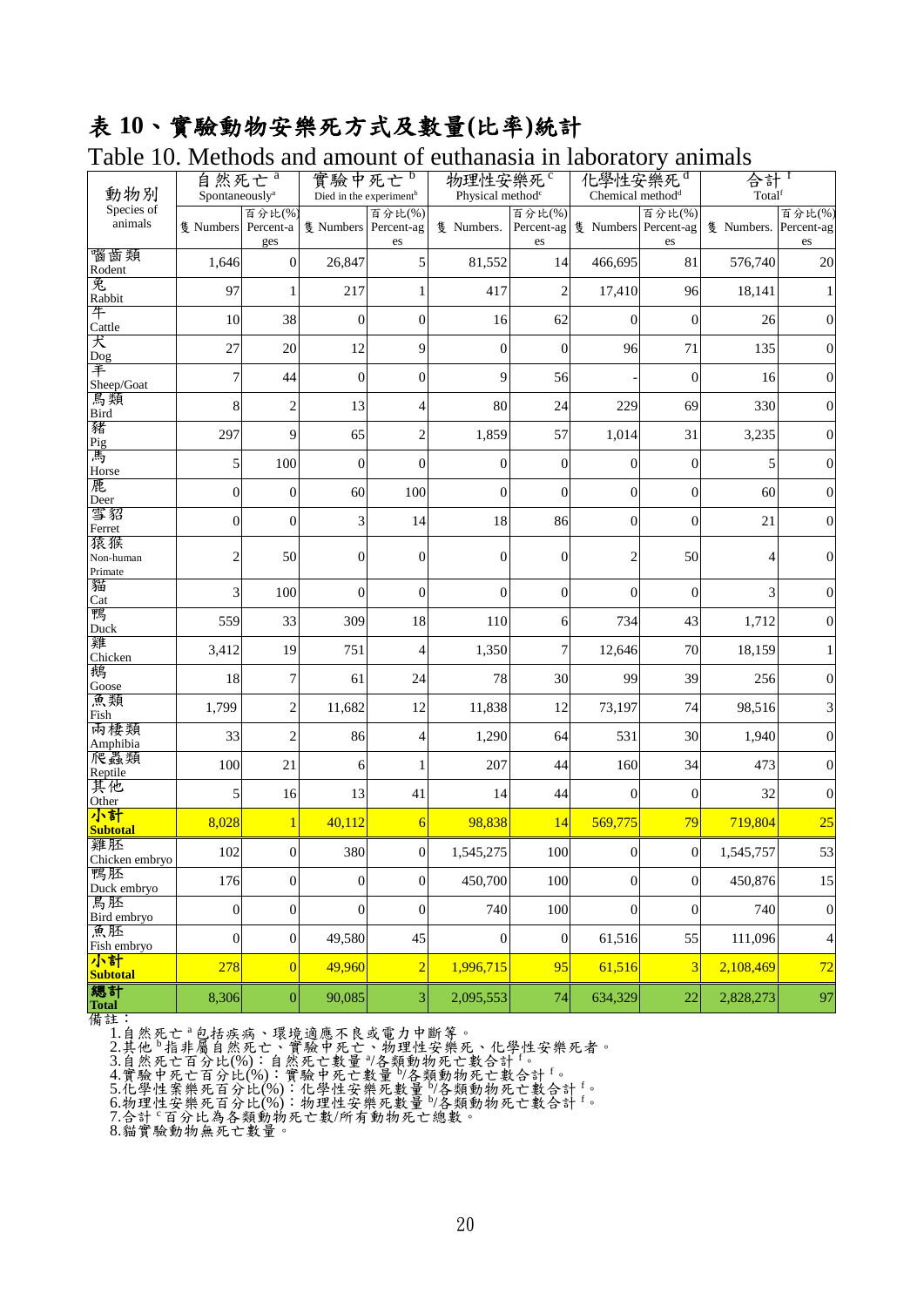#### 表 **11**、化學性安樂死方式及數量統計**-**吸入性

Table 11. Methods and amount of chemical euthanasia (inhalation)

|                              |                         |                   |                  | 單位:隻        |
|------------------------------|-------------------------|-------------------|------------------|-------------|
| 動物別<br>Species of<br>animals | 二氧化碳<br>CO <sub>2</sub> | 麻醉藥<br>Anesthetic | 乙醚<br>Ether      | 總計<br>Total |
| 囓齒類<br>Rodent                | 427,906                 | 9,267             | 5                | 437,178     |
| 兔<br>Rabbit                  | 15,956                  | 1                 | $\overline{0}$   | 15,957      |
| 鳥類<br><b>Bird</b>            | 228                     | $\mathbf{1}$      | $\boldsymbol{0}$ | 229         |
| 豬<br>Pig                     | 46                      | 9                 | $\boldsymbol{0}$ | 55          |
| 鴨<br>Duck                    | 734                     | $\overline{0}$    | $\overline{0}$   | 734         |
| 雞<br>Chicken                 | 12,535                  | 111               | $\overline{0}$   | 12,646      |
| 鵝<br>Goose                   | 99                      | $\overline{0}$    | $\overline{0}$   | 99          |
| 兩棲類<br>Amphibia              | 301                     | $\overline{0}$    | $\overline{0}$   | 301         |
| 總計<br><b>Total</b>           | 454,697                 | 9,389             | 5                | 467,199     |

備註:牛/Cattle、犬/Dog 、羊 Sheep/Goat、馬/Horse 、鹿/Deer、雪貂 Ferret、 猿猴/Non-human Primate、貓/Cat 、胚胎/Embryo、魚類 Fish 及其他 Others 未使用化學性-吸入法安樂死。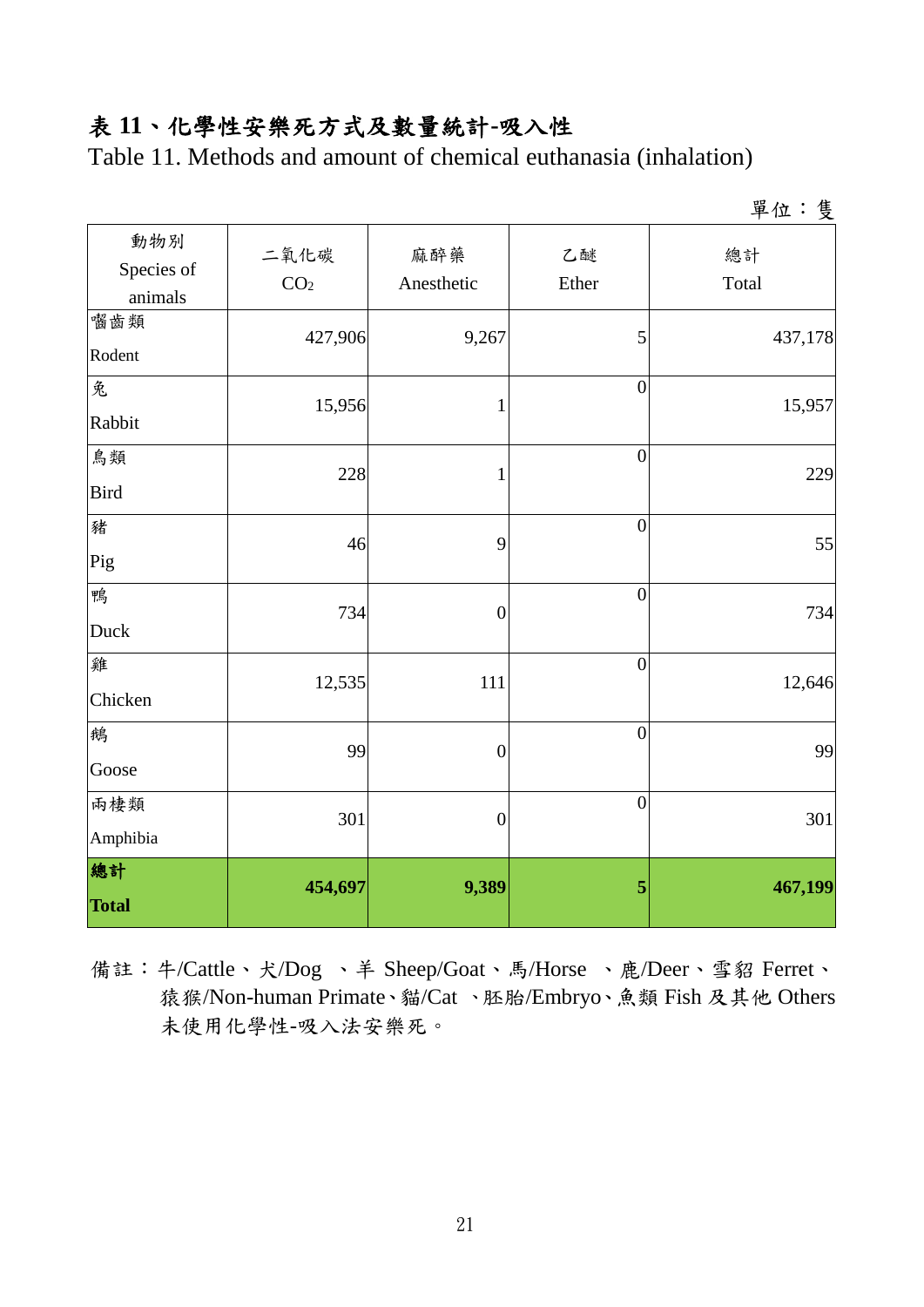#### 表 **12**、化學性安樂死方式及數量統計**-**注射性

Table 12. Methods and amount of chemical euthanasia (injection)

單位:隻

| 動物別<br>Species of<br>animals | 靜脈注射<br>Barbiturate<br>注射液<br>(Intravenous<br>injection<br>/Barbiturate) | 腹腔注射<br>Barbiturate<br>注射液<br>(Intraperitoneal<br>injection/<br>Barbiturate) | 麻醉後靜脈<br>注射<br>(Chloral<br>hydrate after injection<br>anesthesia) | 麻醉後靜脈<br>注射過量<br>KCl<br>(Intravenous<br>KCl after<br>anesthesia) | 注射過量<br>(overdose<br>injection of<br>Ketamine+<br>Xylazine) | 其他<br>(Other<br>anesthetics) | 總計<br>(Total)  |
|------------------------------|--------------------------------------------------------------------------|------------------------------------------------------------------------------|-------------------------------------------------------------------|------------------------------------------------------------------|-------------------------------------------------------------|------------------------------|----------------|
| 囓齒類<br>Rodent                | 1,453                                                                    | 19,883                                                                       | 206                                                               | 2,407                                                            | 931                                                         | 4,637                        | 29,517         |
| 兔<br>Rabbit                  | 495                                                                      | 33                                                                           | $\boldsymbol{0}$                                                  | 880                                                              | 22                                                          | 23                           | 1,453          |
| 犬<br>Dog                     | 88                                                                       | $\overline{0}$                                                               | $\overline{0}$                                                    | 8                                                                | $\overline{0}$                                              | $\overline{0}$               | 96             |
| 豬<br>Pig                     | 238                                                                      | 8                                                                            | $\overline{0}$                                                    | 713                                                              | $\overline{0}$                                              | $\overline{0}$               | 959            |
| 猿猴<br>Non-human<br>primate   | $\overline{2}$                                                           | 0                                                                            | $\boldsymbol{0}$                                                  | $\overline{0}$                                                   | $\overline{0}$                                              | 0                            | $\overline{2}$ |
| 總計<br><b>Total</b>           | 2,276                                                                    | 19,924                                                                       | 206                                                               | 3,648                                                            | 953                                                         | 4,660                        | 32,027         |

備註:鳥類/Bird、牛 Cattle、羊 Sheep/Goat、馬/Horse 、鹿/Deer、雪貂/Ferret、 貓/Cat、鵝/Goose、魚類/Fish、兩棲類/Amphibia、爬蟲類/Reptile 、雞 /Chicken、鴨/Duck、雞胚/Chicken embryo、鴨胚/Duck embryo 及魚胚/Fish embryo 未使用化學性-注射性安樂死。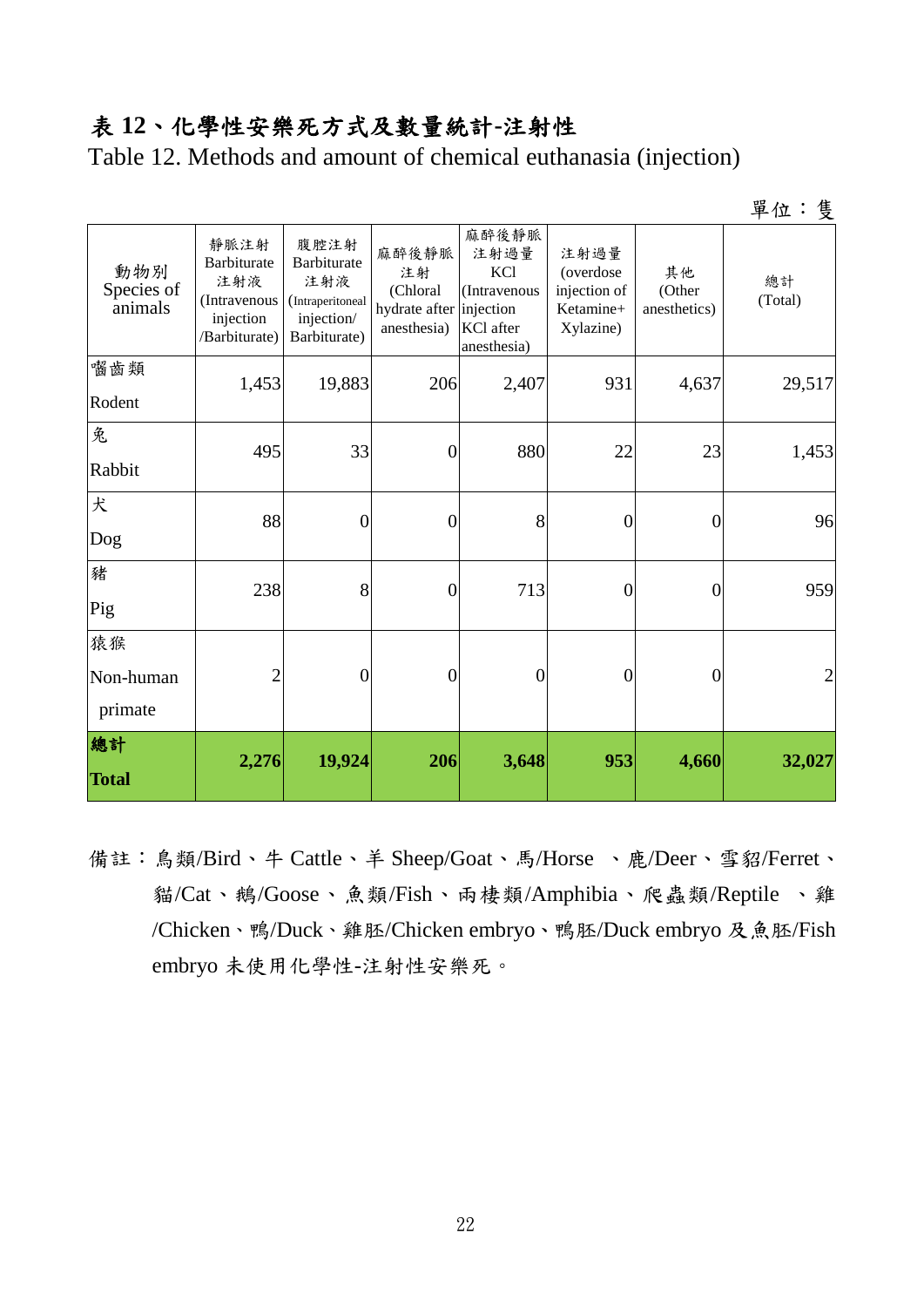# 表 **13**、化學性安樂死方式及數量統計**-**浸浴性

Table 13. Methods and amount of chemical euthanasia (immersion)

|                           |                  |                                                  |                                                 | 單位:隻        |  |
|---------------------------|------------------|--------------------------------------------------|-------------------------------------------------|-------------|--|
| 動物別<br>Species of animals | 2-Phenoxyethanol | <b>TMS</b><br>(Tricaine<br>Methane<br>Sulfonate) | Benzocaine HCl<br>(Benzocaine<br>Hydrochloride) | 總計<br>Total |  |
| 魚類                        | 40,053           | 31,254                                           | 1,890                                           | 73,197      |  |
| Fish                      |                  |                                                  |                                                 |             |  |
| 兩棲類                       | 170              | 0                                                | 60                                              | 230         |  |
| Amphibia                  |                  |                                                  |                                                 |             |  |
| 爬蟲類                       | 160              | 0                                                | $\boldsymbol{0}$                                | 160         |  |
| Reptile                   |                  |                                                  |                                                 |             |  |
| 小計                        | 40,383           | 31,254                                           | 1,950                                           | 73,587      |  |
| <b>Subtotal</b>           |                  |                                                  |                                                 |             |  |
| 魚胚                        | 5,526            | 55,990                                           | $\boldsymbol{0}$                                | 61,516      |  |
| Fish embryo               |                  |                                                  |                                                 |             |  |
| 總計                        | 45,909           | 87,244                                           | 1,950                                           | 135,103     |  |
| <b>Total</b>              |                  |                                                  |                                                 |             |  |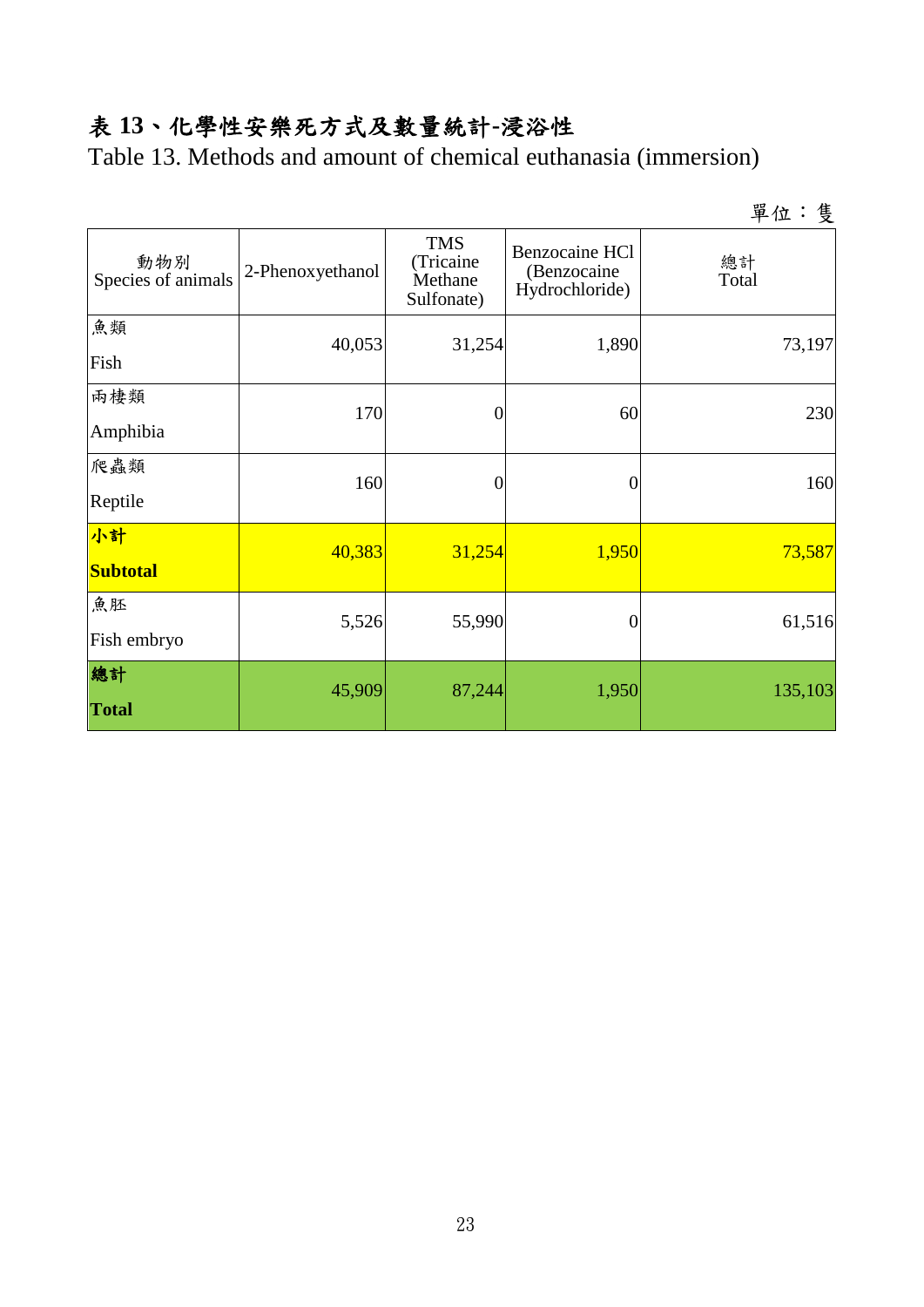#### 表 **14**、物理性安樂死方式及數量統計

Table 14. Methods and amount of physical euthanasia

單位:隻

| 動物別             | 麻醉後<br>頸椎脫<br>臼  | 斷頭               | 麻醉後 頸椎脱<br>臼     | 斷頭               | 頭部敲<br>擊         | 脊椎穿<br>刺         | 電昏後<br>放血        | 腦部近<br>距離射<br>擊  | 麻醉後<br>放血        | 冰水急<br>速致死       | 冰凍               | 其它               | 總計          |
|-----------------|------------------|------------------|------------------|------------------|------------------|------------------|------------------|------------------|------------------|------------------|------------------|------------------|-------------|
| 囓齒類             |                  |                  |                  |                  |                  |                  |                  |                  |                  |                  |                  |                  |             |
| Rodent          | 37,020           | 9,360            | 6,823            | 3,471            | $\boldsymbol{0}$ | $\mathbf{0}$     | $\boldsymbol{0}$ | $\boldsymbol{0}$ | 24,829           | $\mathbf{0}$     | $\boldsymbol{0}$ | 49               | 81,552      |
| 兔               |                  |                  |                  |                  |                  |                  |                  |                  |                  |                  |                  |                  |             |
| Rabbit          | $\boldsymbol{0}$ | $\overline{0}$   | $\boldsymbol{0}$ | $\mathbf{0}$     | $\overline{0}$   | $\overline{0}$   | $\mathbf{0}$     | $\mathbf{0}$     | 387              | $\boldsymbol{0}$ | $\mathbf{0}$     | 30               | 417         |
| 牛               |                  |                  |                  |                  |                  |                  |                  |                  |                  |                  |                  |                  |             |
| Cattle          | $\boldsymbol{0}$ | $\boldsymbol{0}$ | $\boldsymbol{0}$ | $\boldsymbol{0}$ | $\boldsymbol{0}$ | $\mathbf{0}$     | $\mathbf{0}$     | 16               | $\mathbf{0}$     | $\mathbf{0}$     | $\mathbf{0}$     | $\boldsymbol{0}$ | 16          |
| 羊               |                  |                  |                  |                  |                  |                  |                  |                  |                  |                  |                  |                  |             |
| Sheep/Goat      | $\boldsymbol{0}$ | $\mathbf{0}$     | $\boldsymbol{0}$ | $\boldsymbol{0}$ | $\boldsymbol{0}$ | $\boldsymbol{0}$ | 9                | $\mathbf{0}$     | $\boldsymbol{0}$ | $\boldsymbol{0}$ | $\mathbf{0}$     | $\boldsymbol{0}$ | 9           |
| 鳥類              |                  |                  |                  |                  |                  |                  |                  |                  |                  |                  |                  |                  |             |
| Bird            | $\boldsymbol{0}$ | $\mathbf{0}$     | 80               | $\boldsymbol{0}$ | $\boldsymbol{0}$ | $\theta$         | $\theta$         | $\mathbf{0}$     | $\theta$         | $\mathbf{0}$     | $\mathbf{0}$     | $\boldsymbol{0}$ | 80          |
| 豬               |                  |                  |                  |                  |                  |                  |                  |                  |                  |                  |                  |                  |             |
| Pig             | $\boldsymbol{0}$ | $\overline{0}$   | $\boldsymbol{0}$ | $\overline{0}$   | $\overline{0}$   | $\mathbf{0}$     | 770              | $\mathbf{0}$     | 341              | $\overline{0}$   | $\overline{0}$   | 748              | 1,859       |
| 雪貂              |                  |                  |                  |                  |                  |                  |                  |                  |                  |                  |                  |                  |             |
| Ferret          | $\overline{0}$   | $\overline{0}$   | $\mathbf{0}$     | $\overline{0}$   | $\mathbf{0}$     | $\overline{0}$   | $\overline{0}$   | $\overline{0}$   | 18               | $\overline{0}$   | $\mathbf{0}$     | $\overline{0}$   | 18          |
| 鴨               |                  |                  |                  |                  |                  |                  |                  |                  |                  |                  |                  |                  |             |
| Duck            | $\boldsymbol{0}$ | $\mathbf{0}$     | $\mathbf{0}$     | $\boldsymbol{0}$ | $\overline{0}$   | $\overline{0}$   | 110              | $\mathbf{0}$     |                  | $\overline{0}$   | $\mathbf{0}$     | $\boldsymbol{0}$ | 110         |
| 雞               |                  |                  |                  |                  |                  |                  |                  |                  |                  |                  |                  |                  |             |
| Chicken         | 45               | 120              | 64               | $\overline{0}$   | $\overline{0}$   | $\boldsymbol{0}$ | 860              | $\mathbf{0}$     | 240              | $\overline{0}$   | $\overline{0}$   | 21               | 1,350       |
| 鵝               |                  |                  |                  |                  |                  |                  |                  |                  |                  |                  |                  |                  |             |
| Goose           | $\boldsymbol{0}$ | $\mathbf{0}$     | $\boldsymbol{0}$ | $\boldsymbol{0}$ | $\boldsymbol{0}$ | $\boldsymbol{0}$ | 78               | $\boldsymbol{0}$ | $\mathbf{0}$     | $\boldsymbol{0}$ | $\mathbf{0}$     | $\boldsymbol{0}$ | 78          |
| 魚類              |                  |                  |                  |                  |                  |                  |                  |                  |                  |                  |                  |                  |             |
| Fish<br>兩棲類     | $\boldsymbol{0}$ | 947              | $\boldsymbol{0}$ | $\boldsymbol{0}$ | 48               | 54               | $\boldsymbol{0}$ | $\mathbf{0}$     | $\mathbf{0}$     | 8,938            | 1,851            | $\boldsymbol{0}$ | 11,838      |
| Amphibia        | $\boldsymbol{0}$ | $\mathbf{0}$     | $\mathbf{0}$     | $\boldsymbol{0}$ | 1,290            | $\boldsymbol{0}$ | $\boldsymbol{0}$ | $\mathbf{0}$     | $\boldsymbol{0}$ | $\mathbf{0}$     | $\mathbf{0}$     | $\boldsymbol{0}$ | 1,290       |
| 爬蟲類             |                  |                  |                  |                  |                  |                  |                  |                  |                  |                  |                  |                  |             |
| Reptile         | $\boldsymbol{0}$ | $\overline{0}$   | $\overline{0}$   | 42               | $\overline{0}$   | $\overline{0}$   | 5                | $\overline{0}$   | $\overline{0}$   | $\overline{0}$   | 160              | $\mathbf{0}$     | 207         |
| 其他              |                  |                  |                  |                  |                  |                  |                  |                  |                  |                  |                  |                  |             |
| Other           | 14               | $\overline{0}$   | $\overline{0}$   | $\theta$         | $\overline{0}$   | $\mathbf{0}$     | $\mathbf{0}$     | $\overline{0}$   | $\overline{0}$   | $\overline{0}$   | $\overline{0}$   | $\mathbf{0}$     | 14          |
| 小計              |                  |                  |                  |                  |                  |                  |                  |                  |                  |                  |                  |                  |             |
| Subtotal        | 37,079           | 10,427           | 6,967            | 3,513            | 1,338            | 54               | 1,832            | 16               | 25,815           | 8,938            | 2,011            | 848              | 98,838      |
| 雞胚              |                  |                  |                  |                  |                  |                  |                  |                  |                  |                  |                  |                  |             |
| Chicken         |                  |                  |                  |                  |                  |                  |                  |                  |                  |                  |                  |                  |             |
| embryo          | $\boldsymbol{0}$ | $\mathbf{0}$     | $\boldsymbol{0}$ | 420              | $\boldsymbol{0}$ | $\boldsymbol{0}$ | $\boldsymbol{0}$ | $\boldsymbol{0}$ | $\boldsymbol{0}$ | $\boldsymbol{0}$ | 1,544,855        | $\boldsymbol{0}$ | 1,545,275   |
| 鴨胚              |                  |                  |                  |                  |                  |                  |                  |                  |                  |                  |                  |                  |             |
| Duck embryo     | $\boldsymbol{0}$ | $\boldsymbol{0}$ | $\boldsymbol{0}$ | $\mathbf{0}$     | $\boldsymbol{0}$ | $\boldsymbol{0}$ | $\mathbf{0}$     | $\mathbf{0}$     | $\overline{0}$   | $\boldsymbol{0}$ | 450,700          | $\overline{0}$   | 450,700     |
| 鳥胚              |                  |                  |                  |                  |                  |                  |                  |                  |                  |                  |                  |                  |             |
| Bird embryo     | $\boldsymbol{0}$ | $\mathbf{0}$     | 740              | $\boldsymbol{0}$ | $\mathbf{0}$     | $\boldsymbol{0}$ | $\boldsymbol{0}$ | $\mathbf{0}$     | $\boldsymbol{0}$ | $\boldsymbol{0}$ |                  | $\mathbf{0}$     | 740         |
| 小計              |                  |                  |                  |                  |                  |                  |                  |                  |                  |                  |                  |                  |             |
| <b>Subtotal</b> | $\overline{0}$   | $\overline{0}$   | 740              | $\overline{0}$   | $\overline{0}$   | $\overline{0}$   | $\overline{0}$   | $\overline{0}$   | $\overline{0}$   |                  | $0$ 1,995,555    |                  | 0 1,996,715 |
| 總計              |                  |                  |                  |                  |                  |                  |                  |                  |                  |                  |                  |                  |             |
| <b>Total</b>    | 37,079           | 10,427           | 7,707            | 3,933            | 1,338            | 54               | 1,832            | 16               | 25,815           | 8,938            | 1,997,566        | 848              | 2,095,553   |

備註:

1. 本年度犬/Dog 、馬/Horse 、鹿/Deer、貓/Cat 及其他/Others 動物未使用物理性方法 安樂死。

2. 物理性死亡方式中英文對照: 麻醉後頸椎脫臼 Cervical dislocation after anesthesia; 麻醉後斷頭 Decapitation after anesthesia; 頸椎脫臼Cervical dislocation; 斷頭Decapitation;頭部敲擊Head percussion; 脊椎穿刺 pithing of the spinal cord ; 電昏後放血 Exsanguination after electrocution ; 腦 部近距離射擊 Gunshot; 麻醉後放血 Bleeding after anesthesia; 冰水急速致死 Rapid Chilling; 冰凍 Freeze;其它 Others; 總計 Total。

3. 頸靜脈放血(14 隻兔)併入麻醉後放血數量。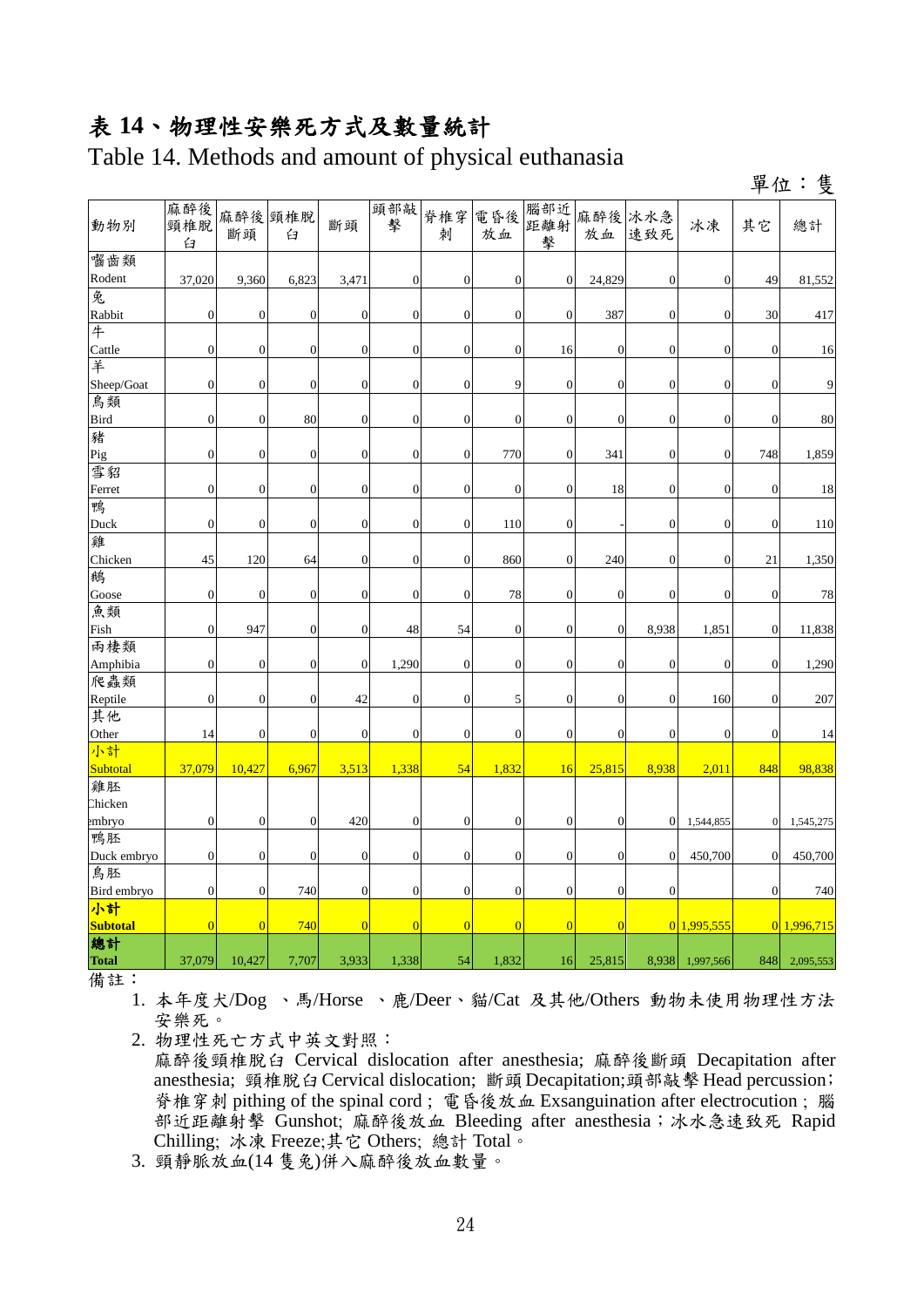# 貳、96~106 年度實驗動物使用情 形統計分析 Statistics of animal utilization from 2007 to 2017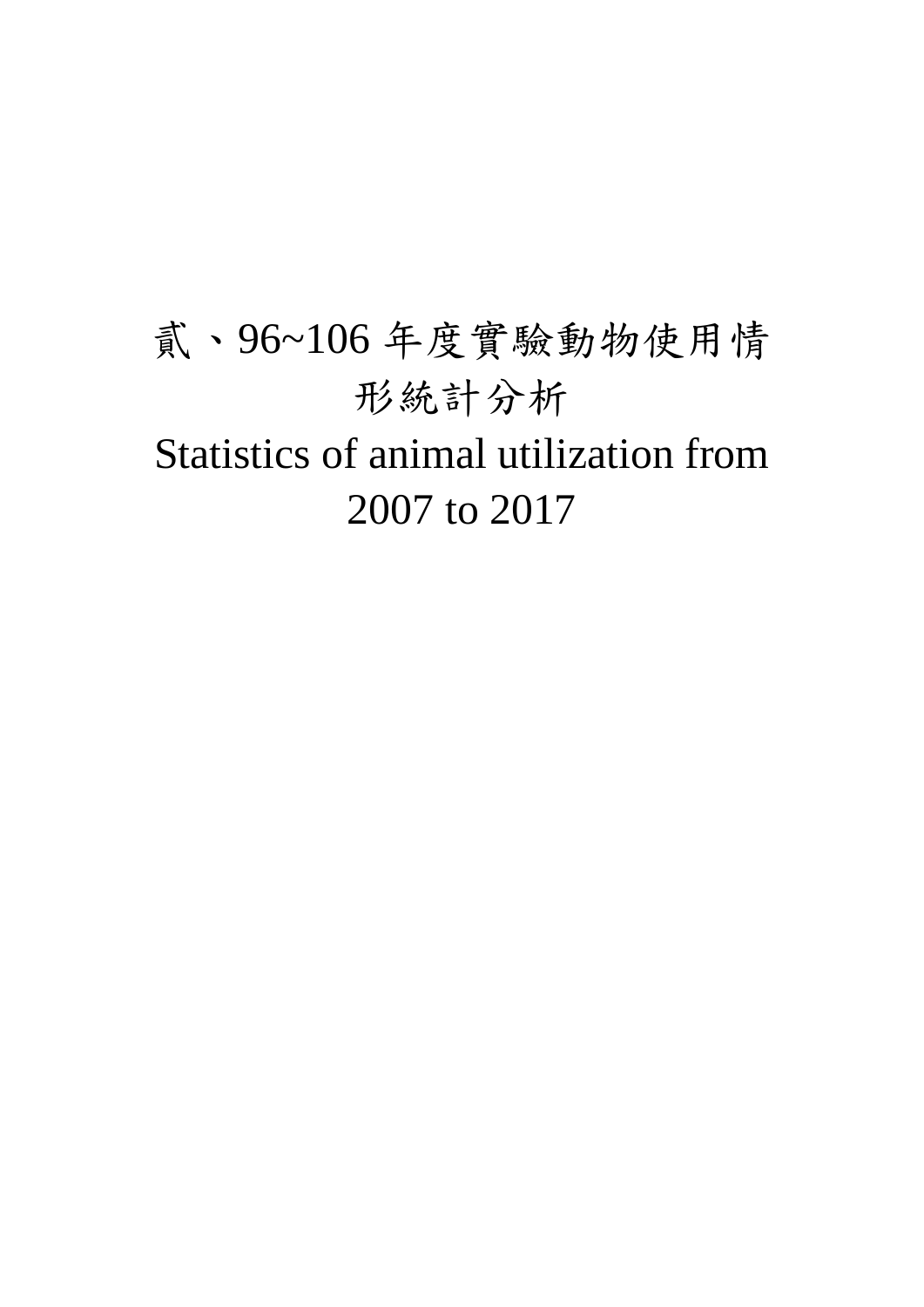#### 表 **15**、**96~106** 年度實驗動物使用數與死亡數

Table 15. Utilization and mortality numbers of laboratory animals from 2007 to 2017

| 年度   | 使用數         | 死亡數       | 死亡率                    |
|------|-------------|-----------|------------------------|
| Year | Utilization | Mortality | Ratio of mortality (%) |
| 96   | 976,605     | 825,221   | 84                     |
| 97   | 840,543     | 680,841   | 81                     |
| 98   | 1,526,725   | 772,248   | 51                     |
| 99   | 1,300,042   | 997,800   | 77                     |
| 100  | 1,009,786   | 663,391   | 66                     |
| 101  | 1,082,627   | 893,264   | 83                     |
| 102  | 1,314,723   | 1,093,374 | 83                     |
| 103  | 1,266,382   | 889,536   | 70                     |
| 104  | 1,589,310   | 847,717   | 53                     |
| 105  | 3,926,711   | 3,481,997 | 89                     |
| 106  | 3,784,318   | 2,828,273 | 75                     |

備註: 民國 96年代表西元 2007年, 依此類推。(Chinese year 96 is 2007 A.D., and so on)。



圖 **9**、**96~106** 年度實驗動物使用數與死亡數分布

Figure 9. Bar chart of utilization and mortality numbers of laboratory animals from 2007 to 2017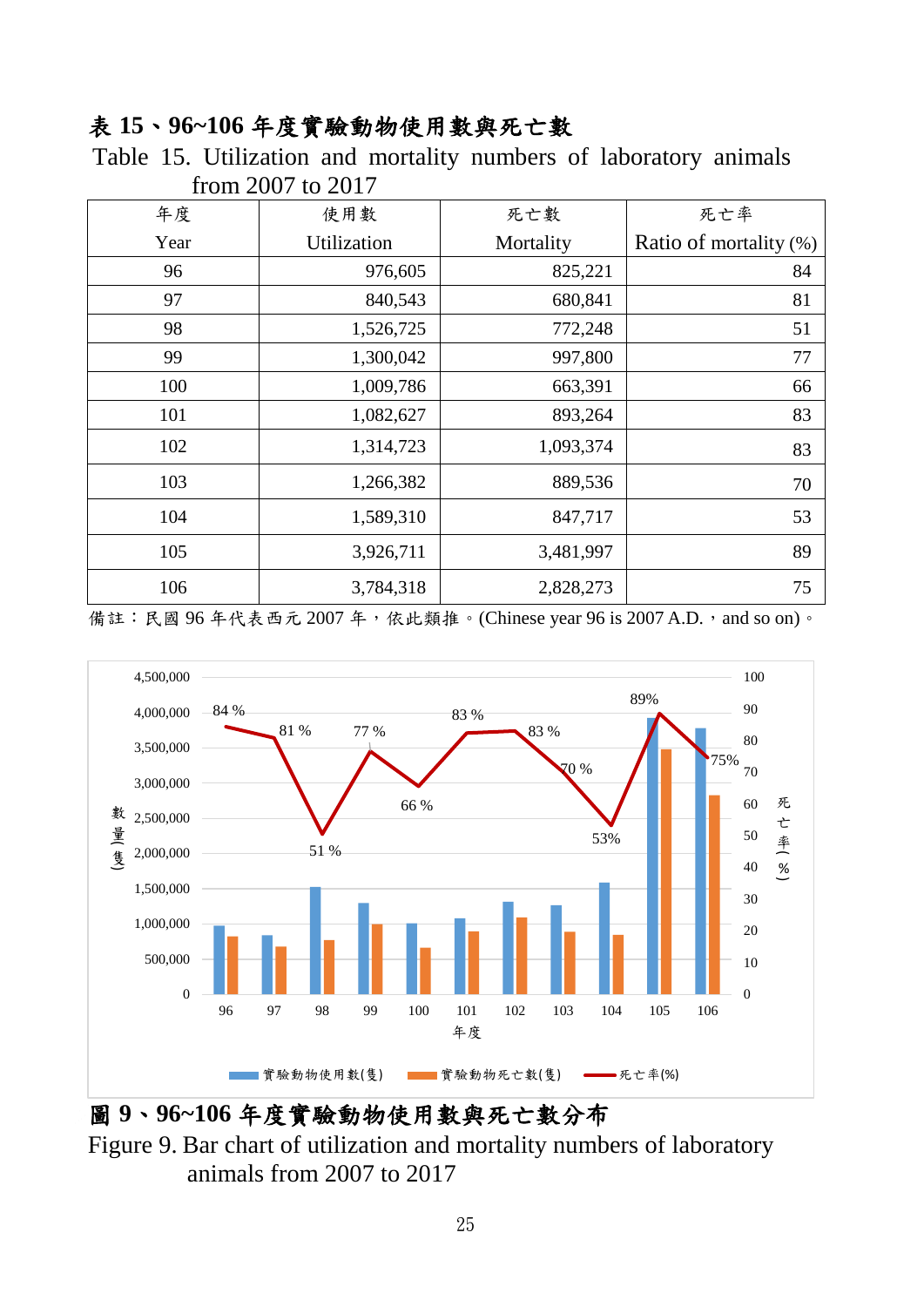#### 表 **16**、**96~106** 年度囓齒類動物使用數與死亡數

| 年度   | 使用數         | 死亡數       | 死亡率                    |  |
|------|-------------|-----------|------------------------|--|
| Year | Utilization | Mortality | Ratio of mortality (%) |  |
| 96   | 750,451     | 683,531   | 91                     |  |
| 97   | 663,338     | 583,360   | 88                     |  |
| 98   | 1,266,555   | 583,542   | 46                     |  |
| 99   | 860,425     | 731,161   | 85                     |  |
| 100  | 620,953     | 454,720   | 73                     |  |
| 101  | 696,092     | 647,344   | 93                     |  |
| 102  | 906,335     | 808,931   | 89                     |  |
| 103  | 667,132     | 522,741   | 78                     |  |
| 104  | 678,520     | 552,523   | 81                     |  |
| 105  | 699,733     | 571,205   | 82                     |  |
| 106  | 724,278     | 576,740   | 80                     |  |

Table 16. Utilization and mortality numbers of rodent from 2007 to 2017

備註: 民國 96年代表西元 2007年, 依此類推。(Chinese year 96 is 2007 A.D., and so on)。



#### 圖 **10**、**96~106** 年度囓齒類動物使用數與死亡數分布

Figure 10. Bar chart of utilization and mortality numbers of rodent from 2007 to 2017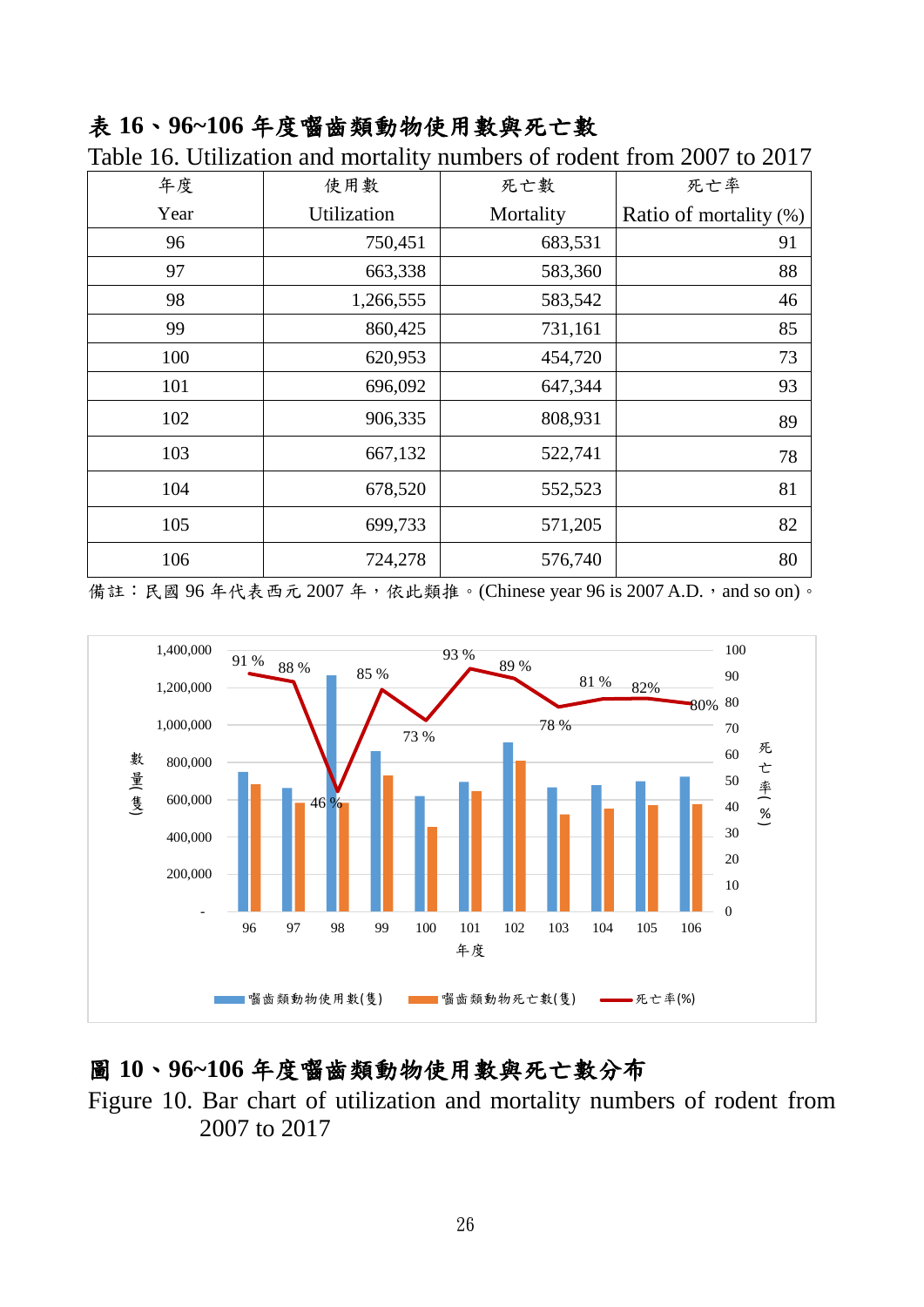#### 表 **17**、**96~106** 年度兔使用數與死亡數

| 年度   | 使用數         | 死亡數       | 死亡率                    |
|------|-------------|-----------|------------------------|
| Year | Utilization | Mortality | Ratio of mortality (%) |
| 96   | 14,659      | 13,188    | 90                     |
| 97   | 16,041      | 13,368    | 83                     |
| 98   | 23,794      | 22,211    | 93                     |
| 99   | 17,744      | 16,624    | 94                     |
| 100  | 15,660      | 12,155    | 78                     |
| 101  | 14,335      | 12,308    | 86                     |
| 102  | 16,613      | 14,088    | 85                     |
| 103  | 19,821      | 17,442    | 88                     |
| 104  | 20,911      | 18,307    | 88                     |
| 105  | 20,837      | 18,418    | 88                     |
| 106  | 20,882      | 18,141    | 87                     |

Table 17. Utilization and mortality numbers of rabbits from 2007 to 2017

備註: 民國 96年代表西元 2007年, 依此類推。(Chinese year 96 is 2007 A.D., and so on)。



#### 圖 **11**、**96~106** 年度兔使用數與死亡數分布

Figure 11. Bar chart of utilization and mortality numbers of rabbits from 2007 to 2017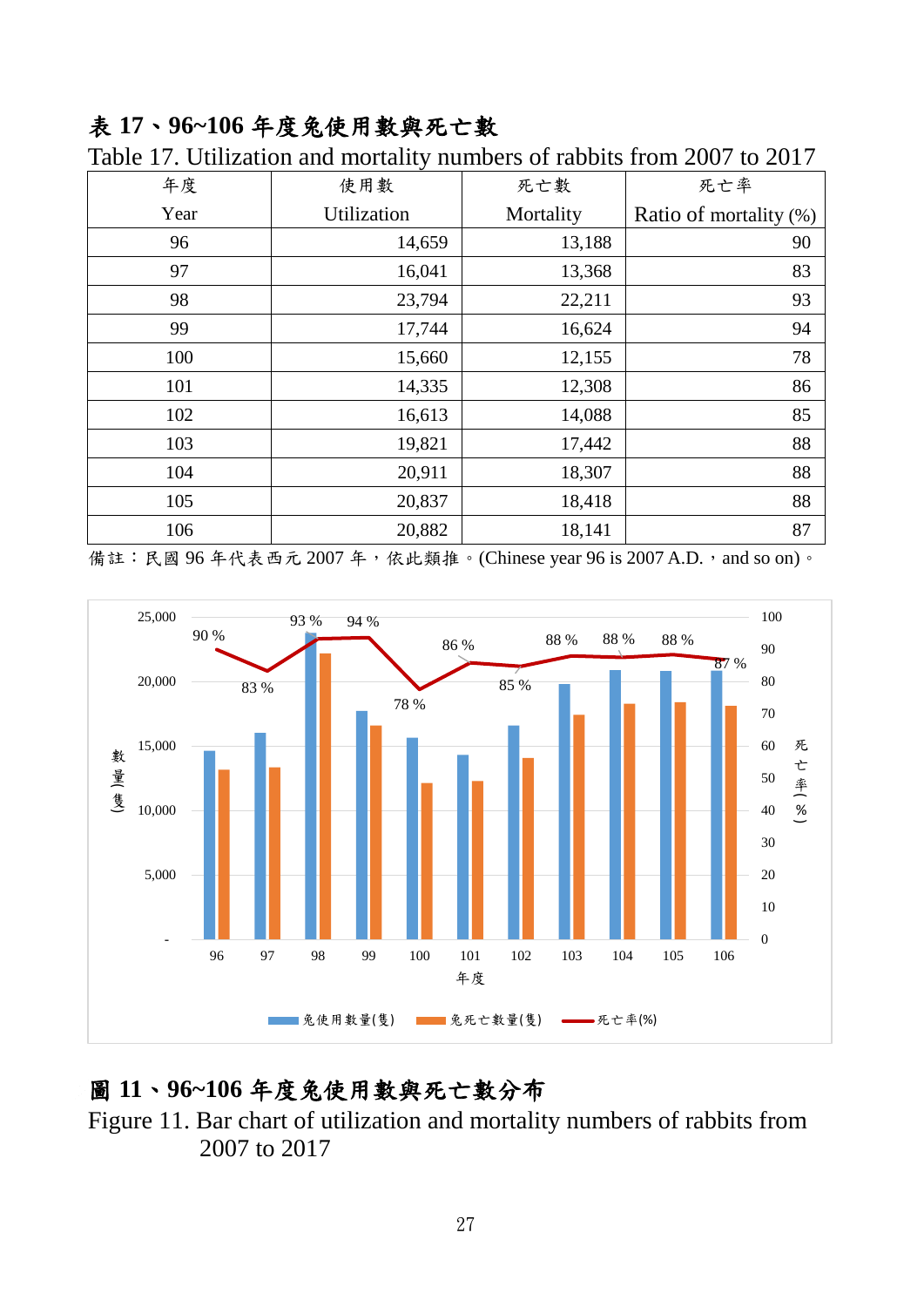#### 表 **18**、**96~106** 年度犬使用數與死亡數

| 年度   | 使用數         | 死亡數       | 死亡率                    |
|------|-------------|-----------|------------------------|
| Year | Utilization | Mortality | Ratio of mortality (%) |
| 96   | 309         | 99        | 32                     |
| 97   | 247         | 126       | 51                     |
| 98   | 291         | 152       | 52                     |
| 99   | 247         | 117       | 47                     |
| 100  | 349         | 147       | 42                     |
| 101  | 453         | 202       | 45                     |
| 102  | 660         | 149       | 23                     |
| 103  | 1,364       | 133       | 10                     |
| 104  | 1,084       | 163       | 15                     |
| 105  | 1,848       | 291       | 16                     |
| 106  | 1,146       | 135       | 12                     |

Table 18. Utilization and mortality numbers of dogs from 2007 to 2017

備註:

1.民國 96年代表西元 2007年, 依此類推。(Chinese year 96 is 2007 A.D., and so on)。 2.106年1,146隻犬,713隻為動物醫院門診病例(佔 62%),其中26隻因原發性腫瘤死 亡,其餘實驗後由飼主攜回。



#### 圖 **12**、**96~106** 年度犬使用數與死亡數分布

Figure 12. Bar chart of utilization and mortality numbers of dogs from 2007 to 2017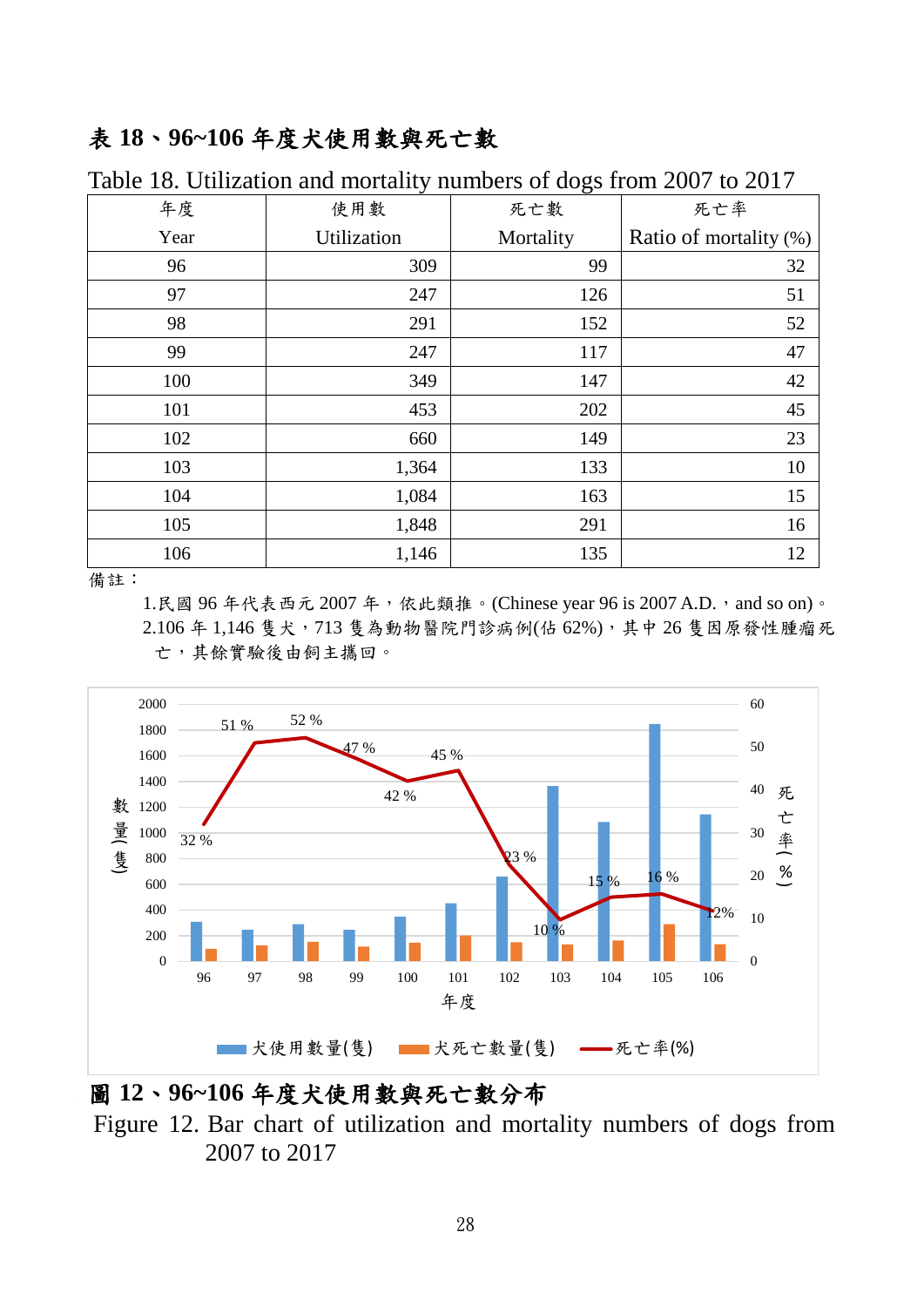#### 表 **19**、**96~106** 年度貓使用數與死亡數

|      |                | ັປ             |                        |
|------|----------------|----------------|------------------------|
| 年度   | 使用數            | 死亡數            | 死亡率                    |
| Year | Utilization    | Mortality      | Ratio of mortality (%) |
| 96   | $\overline{4}$ | $\mathbf{1}$   | 25                     |
| 97   | 30             | 30             | 100                    |
| 98   | 39             | 34             | 87                     |
| 99   | 130            | 30             | 23                     |
| 100  | 188            | 96             | 51                     |
| 101  | 176            | 92             | 52                     |
| 102  | 93             | $\theta$       | $\boldsymbol{0}$       |
| 103  | 135            | $\overline{2}$ | $\mathbf{1}$           |
| 104  | 425            | $\mathbf{0}$   | $\mathbf{0}$           |
| 105  | 550            | $\mathbf{0}$   | $\overline{0}$         |
| 106  | 941            | 3              | $\boldsymbol{0}$       |

Table 19. Utilization and mortality numbers of cats from 2007 to 2017

備註:

1.民國 96年代表西元 2007年, 依此類推。(Chinese year 96 is 2007A.D., and so on)。 2.106 年度之貓使用量,全數為門診病例,其中 3 隻因原發性腫瘤死亡,其餘監測後由 飼主帶回。



圖 **13**、**96~106** 年度貓使用數與死亡數分布

Figure 13. Bar chart of utilization and mortality numbers of cats from 2007 to 2017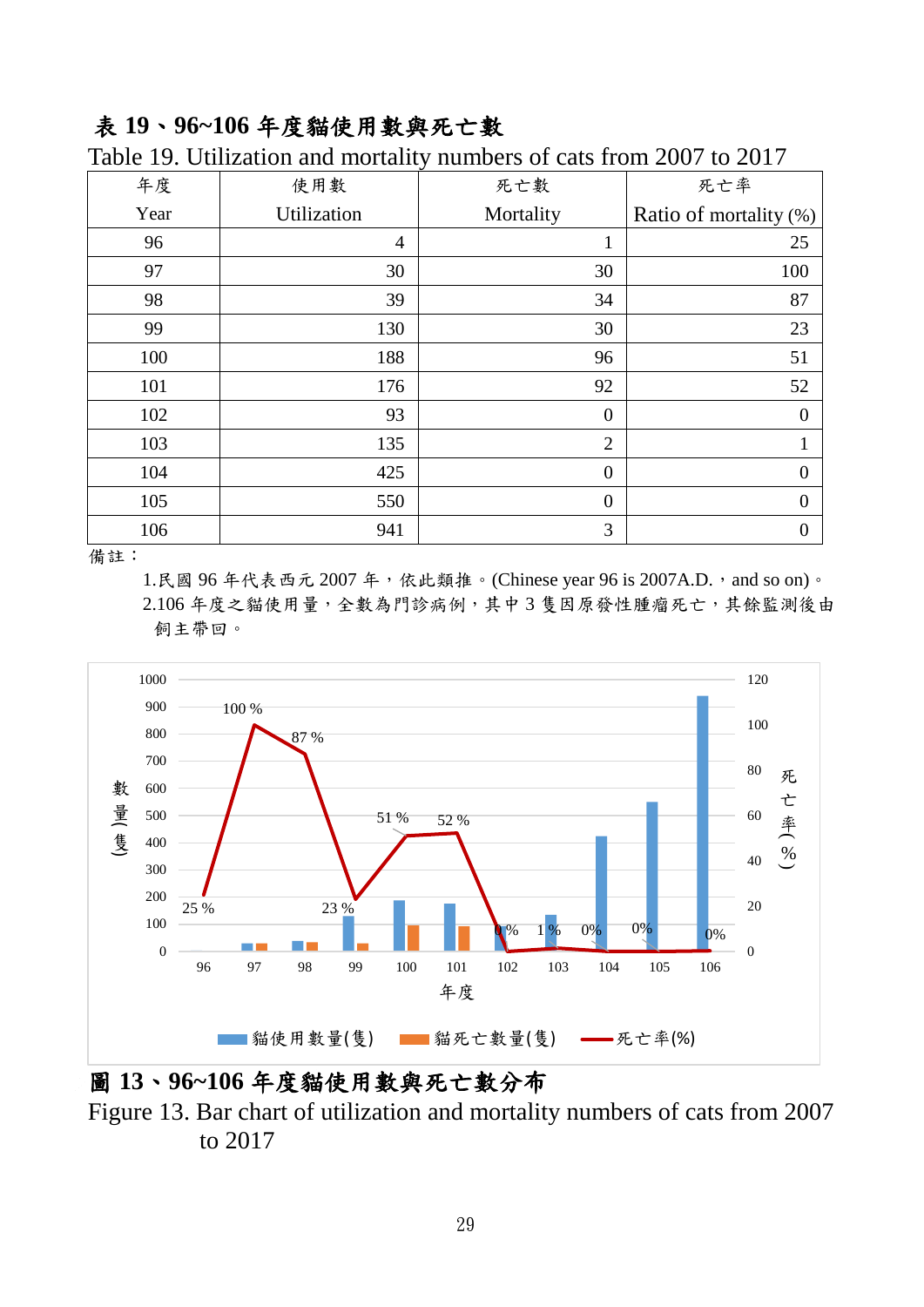#### 表 **20**、**96~106** 年度猿猴使用數與死亡數

Table 20. Utilization and mortality numbers of non-human primates from 2007 to 2017

| 年度   | 使用數         | 死亡數            | 死亡率                    |
|------|-------------|----------------|------------------------|
| Year | Utilization | Mortality      | Ratio of mortality (%) |
| 96   | 94          | 4              | 4                      |
| 97   | 51          | 19             | 37                     |
| 98   | 71          | 19             | 27                     |
| 99   | 28          | 6              | 21                     |
| 100  | 78          | $\overline{2}$ | 3                      |
| 101  | 89          |                |                        |
| 102  | 55          |                | $\overline{2}$         |
| 103  | 96          | 6              | 6                      |
| 104  | 45          | 4              | 9                      |
| 105  | 40          | 7              | 18                     |
| 106  | 44          | 4              | 9                      |

備註: 民國 96年代表西元 2007年, 依此類推。(Chinese year 96 is 2007 A.D., and so on)。



#### 圖 **14**、**96~106** 年度猿猴使用數與死亡數分布

Figure 14. Bar chart of utilization and mortality numbers of non-human primates from 2007 to 2017